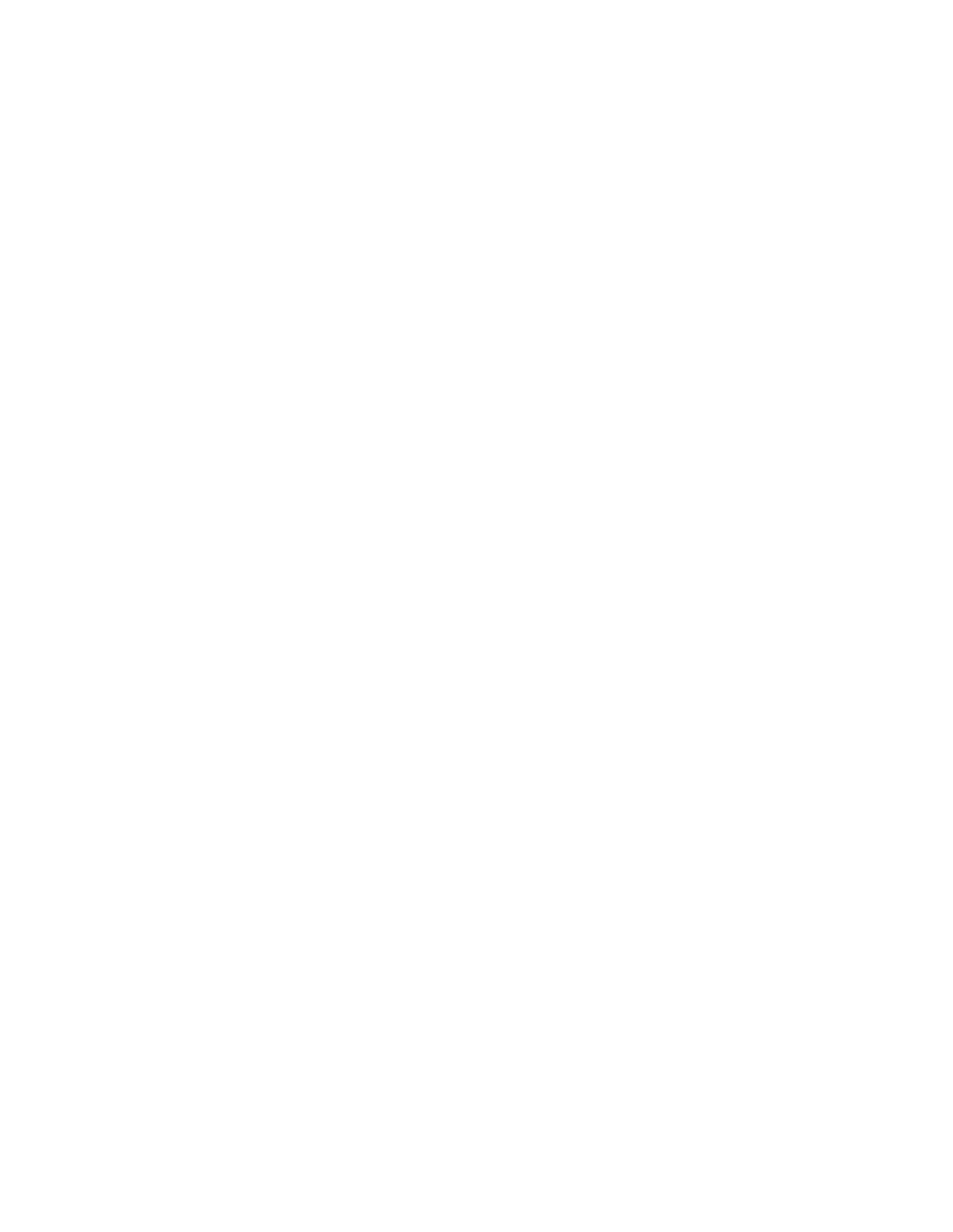# **Implementing policy innovations**

Resource dependence, struggle for discursive hegemony and institutional inertia in the Dutch river policy domain

# **Margo van den Brink**

*Nijmegen School of Management Radboud University Nijmegen Thomas van Aquinostraat 3 P.O. Box 9108, 6500 HK Nijmegen, the Netherlands Phone: (+31/0) 24 3613009 / Fax: (+31/0) 24 3611841 m.vandenbrink@fm.ru.nl*

## **Sander Meijerink**

*Nijmegen School of Management Radboud University Nijmegen Thomas van Aquinostraat 3 P.O. Box 9108, 6500 HK Nijmegen, the Netherlands Phone: (+31/0) 24 3611648 / Fax: (+31/0) 24 3611841 s.meijerink@fm.ru.nl*

**ISSN 1570 – 5501**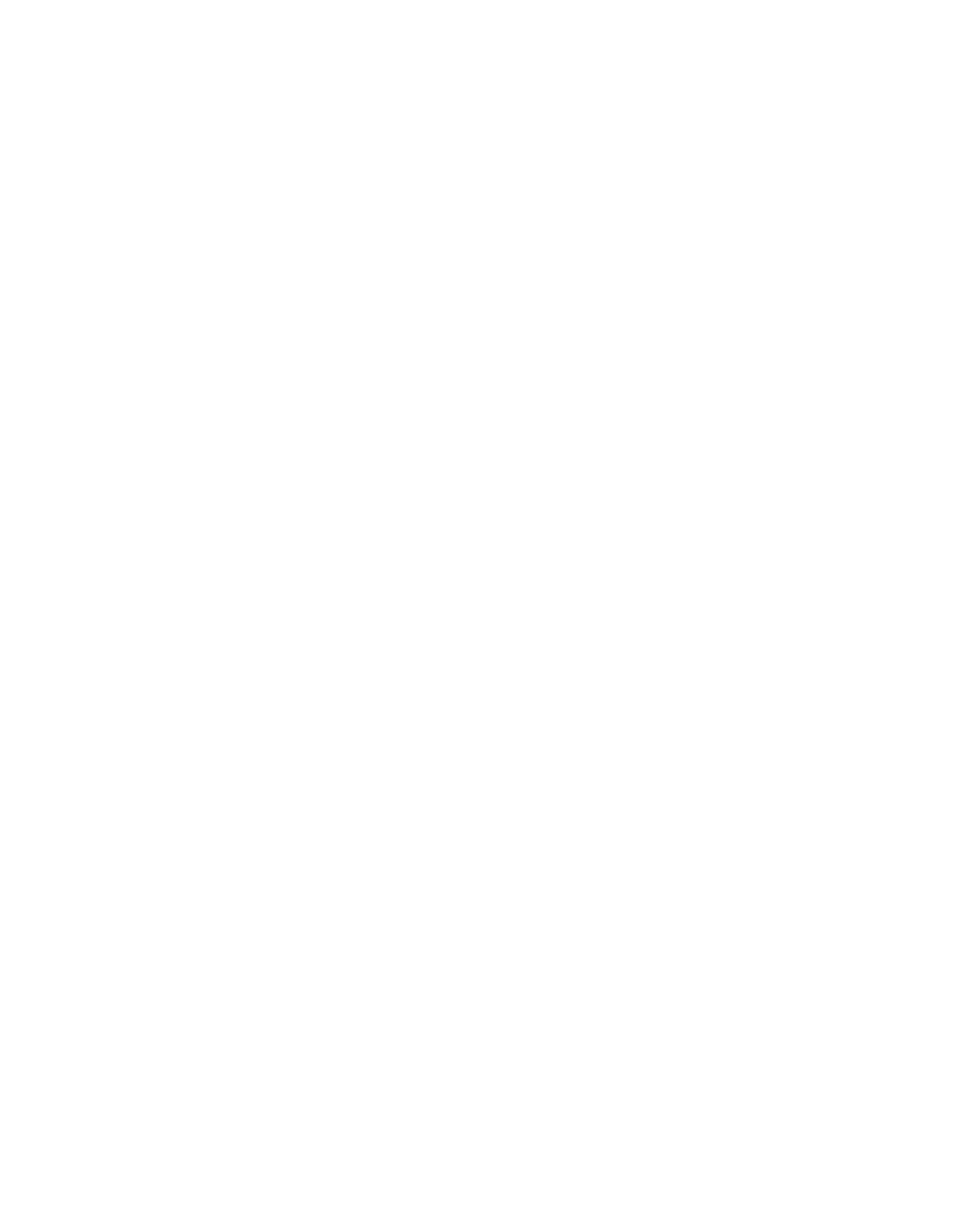#### **Abstract**

This paper compares three theoretical frameworks that may contribute to our understanding of implementation processes, and assesses their relative strengths and limitations. Policy Network Analysis, Discourse Analysis, and Historical Institutionalism draw our attention to the relevance of resource dependencies, conflicting discourses and path dependencies respectively. The largely complementary character of these frameworks will be illustrated with a policy innovation in Dutch water management: the development and implementation of the new Space for the River policy, which is aimed at creating more space for the Dutch main rivers. It will be shown, that new policy ideas shape new interdependencies, and hence new patterns of interaction. Within the newly developing governance practices, however, the development of shared perceptions and perspectives is hindered by a struggle for discursive hegemony between the water management discourse and the spatial planning discourse. Finally, the deeply rooted river management institutions hinder the choice for a different institutional path, which is necessary for realising policy innovations.

#### **Key-words**

Policy implementation, Policy Network Analysis, Discourse analysis, Historical Institutionalism, river management.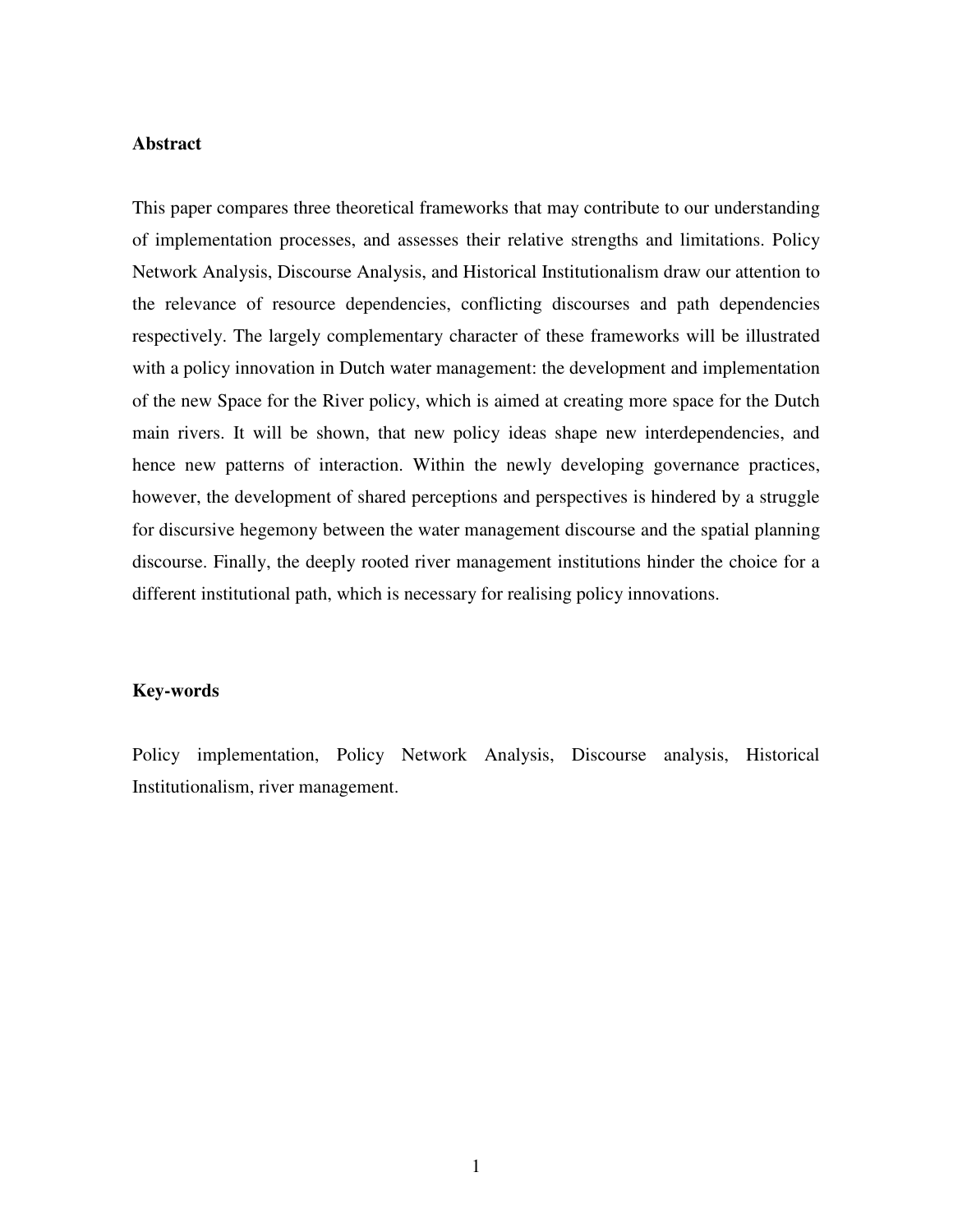#### **Introduction**

The subject of policy implementation has in the last few years received increasing attention (Barrett 2004; deLeon 1999; Hill and Hupe 2002; O'Toole 2000 and 2004), and some even plead for a 'revival of implementation studies' (Barrett 2004). Most contemporary implementation studies, which are sometimes indicated as the 'third generation of implementation studies' (Goggin *et al*. 1990; deLeon 1999), address the complex institutional setting in which policy implementation takes place, and the nature of the interactions taking place in the process. Rather than focusing on the conformity of policy outcomes with policy objectives, policy implementation, then, is conceived of as a problem of inter-organisational cooperation (O'Toole 2000 and 2004; Schofield and Sausman 2004). Parties involved in policy implementation have different values and perceptions, and try to influence the way in which policies are carried out. During these multi-actor implementation processes, policy makers may learn about the impact of their policies, and change their objectives and programmes. As a consequence, the boundary between policy formation and policy implementation is blurred.

In spite of the impressive amount of literature about policy implementation, any consensual or coherent theory is still lacking. DeLeon (1998 and 1999) is of the opinion that 'we should be satisfied (although not content) for the moment to understand - to explain without necessarily predicting - implementation'. Moreover, he argues that new perspectives, such as a post-positivist orientation, may contribute to a better understanding of policy implementation (deLeon 1999). If possible at all, the development of a sound explanatory framework for policy implementation is still far away. Rather than attempting to integrate theories in order to develop a coherent theory of policy implementation, multimodel analysis may be a more fruitful way of increasing our knowledge about policy implementation. A multi-model analysis produces different interpretations of the same implementation process, which enables us to compare the strengths and weaknesses of the models used (Allison 1971). Moreover, it makes it possible to use multiple frameworks in the same case study, even though they are based on different ontological or epistemological viewpoints (Hassard 1991). Beforehand, we know that none of the frameworks is able to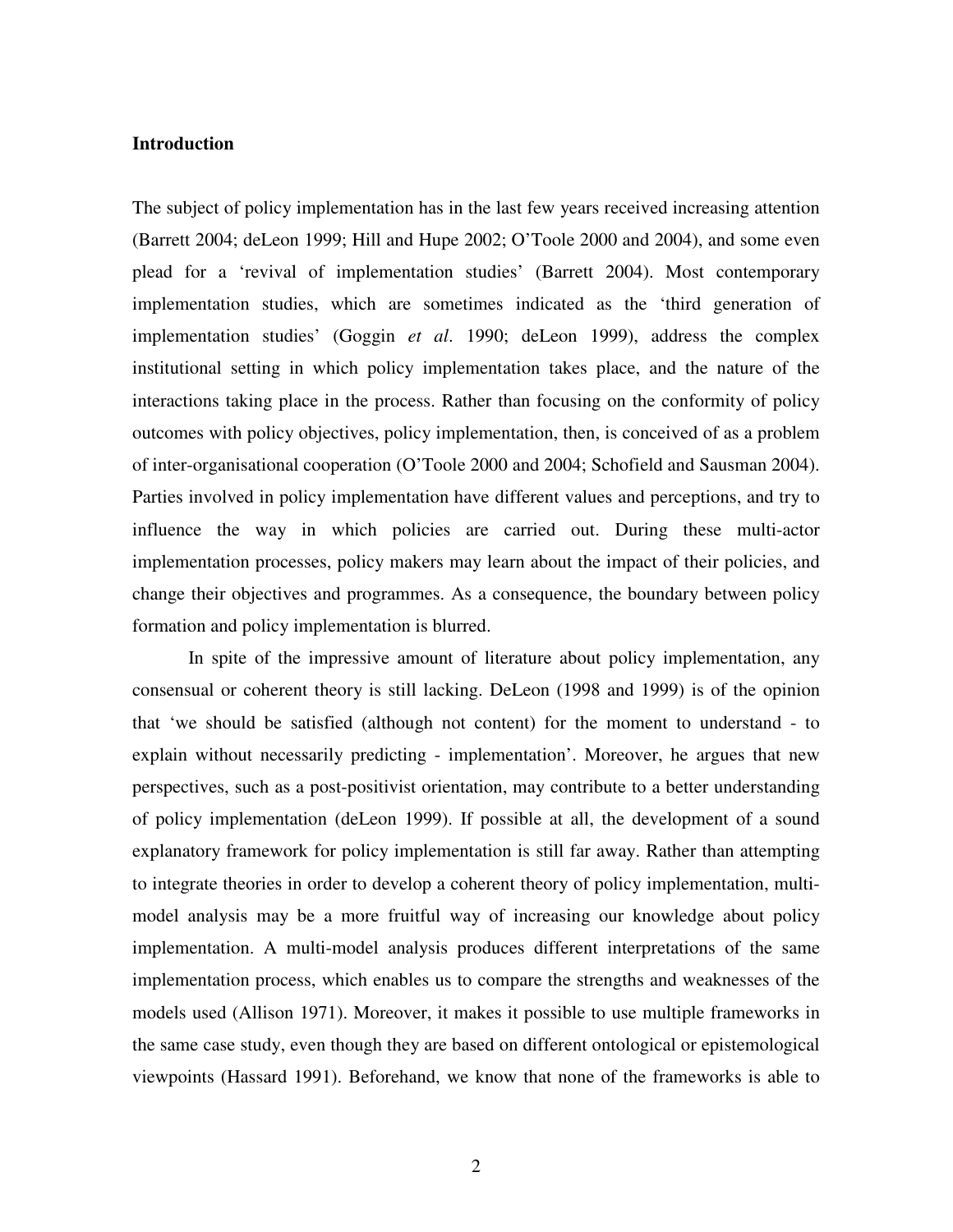explain fully the implementation process and outcomes. We may expect, however, that the use of different theoretical frameworks, which shed light on different aspects relevant to understanding policy implementation, will contribute to our understanding of this complex social phenomenon.

The three frameworks (models) that we include in our analysis of policy implementation are Policy Network Analysis (Hanf and O'Toole 1992; Kickert, Klijn and Koppenjan 1997; Marsh and Rhodes 1992; Marsh 1998), Discourse Analysis (Torfing 2005; Howarth 2000; Hajer 1995) and Historical Institutionalism (Kay 2005; North 1990; Pierson 2000). Although all three frameworks acknowledge the analytical importance of inter-organisational relationships for understanding policy implementation, each framework puts the emphasis on a different aspect of these relationships, and therefore produces a different account of policy implementation. Policy Network Analysis (PNA), which is frequently used in contemporary implementation studies, sheds light on the importance of resource dependencies for understanding the patterns of interaction between parties involved in policy implementation. Although Discourse Analysis (DA) has become rather popular in policy science in the past decade, it is not particularly associated with the subject of policy implementation. By pointing to the conflicting discursive structures within a policy domain, however, DA contributes to our understanding of the difficulties involved in developing shared problem perceptions and perspectives in the implementation process, and the need to develop discourse coalitions for realising policy innovations. Finally, Historical Institutionalism (HI) draws attention to the path dependent development of institutions (the 'rules of the game'), and hence the relatively limited array of alternative courses of action which parties playing the implementation game may choose from.

The central aim of this paper is to compare these different accounts of policy implementation, and to explore their relative strengths and limitations. We do this by using these frameworks to analyse the implementation process of a policy innovation in Dutch water management, the 'Space for the River' policy. This case study entails the elaboration and implementation of a new policy concept. Space for the River aims at creating more space for the Dutch main rivers in order to enlarge their discharge capacity. This is a break with the history of Dutch water management, which is mainly characterised by 'fighting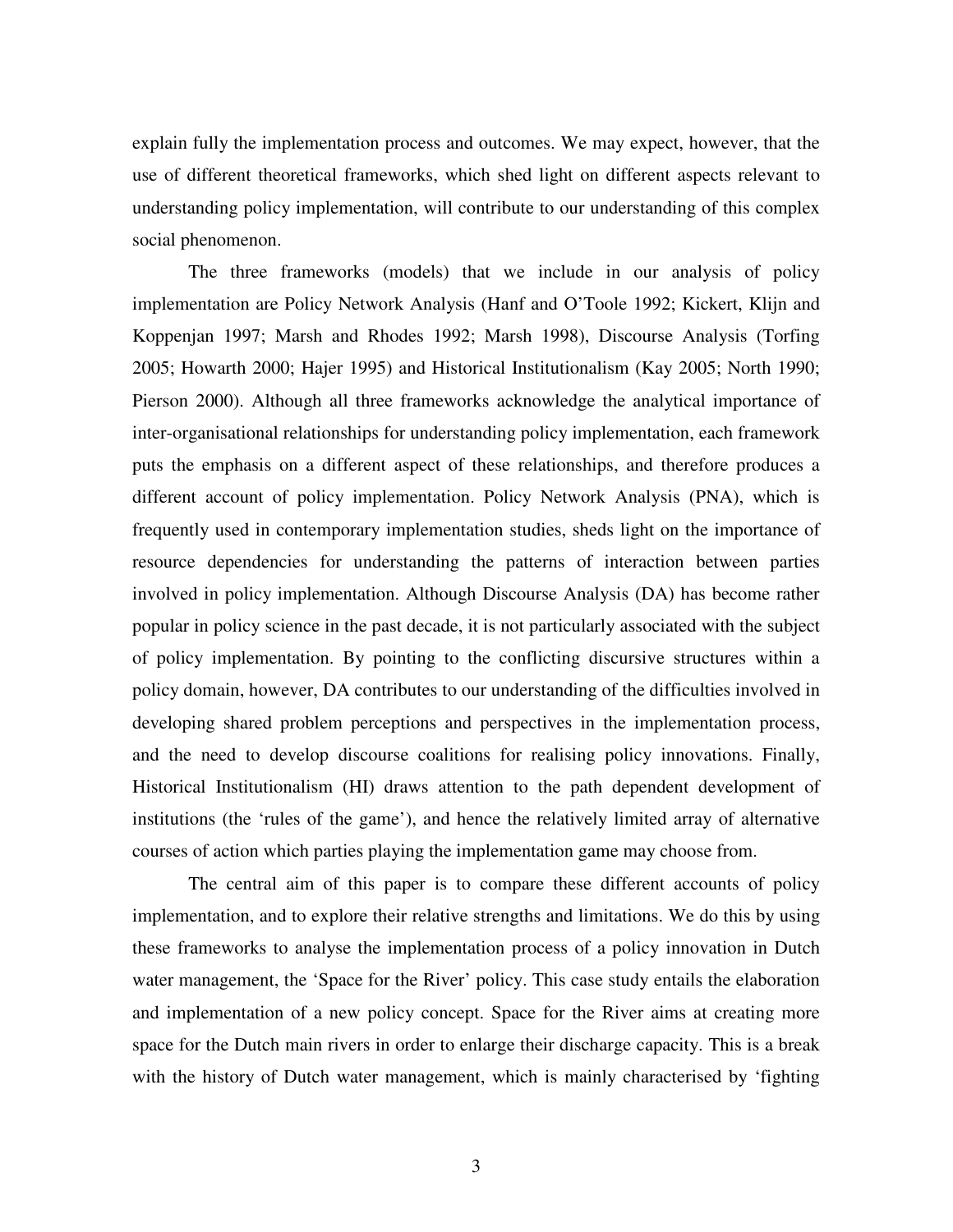water' with dunes, dikes and other special flood defences. The case study is based on analyses of existing accounts of contemporary Dutch river management (e.g. Dicke 2001; Disco 2002; Meijerink 2004 and 2005; Van Hemert 1999; Wiering and Driessen 2001; Wiering and Immink Forthcoming), analyses of the content of policy documents, eight semi-structured interviews with key players in the Dutch Space for the River project, and participatory observations made by one of the authors in 2002 and 2003.<sup>1</sup> Space for the River is an ongoing process. In 2006 the national government will take a definite decision on the policy measures needed to enlarge the discharge capacity of the main rivers. By describing and analysing the implementation process for the Space for the River policy so far, we compare the analytical power of PNA, DA, and HI, and assess the merits of each framework.

In the following, we first introduce the basic concepts and arguments of PNA, DA, and HI, and compare their accounts of policy implementation (Section 2). Next, in Section 3, we introduce shortly the background, objectives, and organisation of the Space for the River project. The three interpretations of the implementation process presented, thereafter, are at the core of this paper. In Section 4 the main theoretical conclusions are given, and an agenda for further research is presented.

#### **Three lenses on policy implementation**

#### *Policy Network Analysis*

The concept of policy networks refers to the fact that 'policy making and implementation involves a large number and wide variety of public and private actors from the different levels and functional areas of government and society' (Hanf and O'Toole 1992, p. 169). In general, policy networks are defined as 'more or less stable patterns of social relations between interdependent actors, which take shape around policy problems and/or

<sup>&</sup>lt;sup>1</sup> In that period, Sander Meijerink was employed at the Province of Overijssel and participated in the Space for the River project.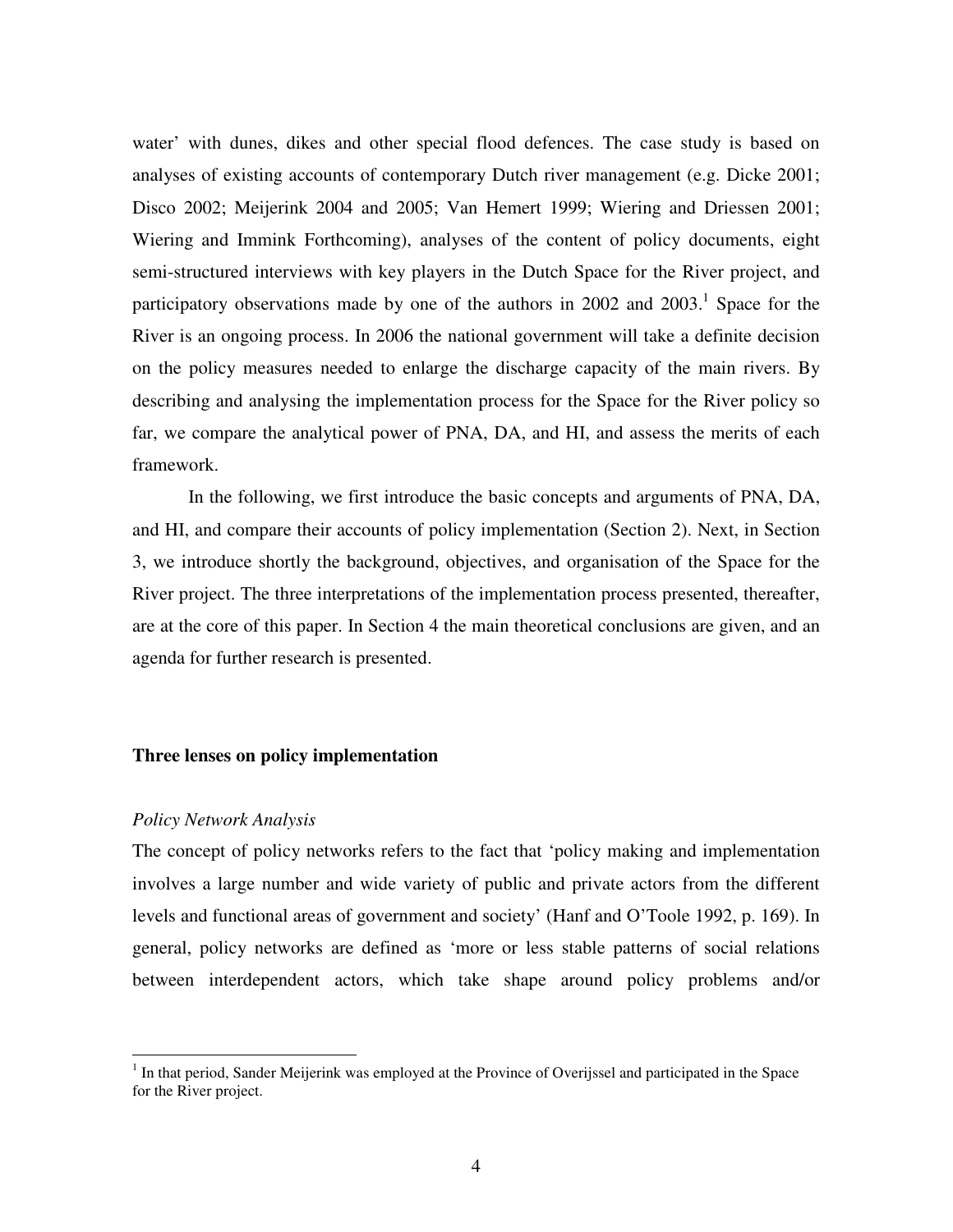programmes' (Kickert, Klijn and Koppenjan 1997, p. 6). Central concepts of the network perspective are *actors* and *interdependence* (or mutual dependence).

Usually, actors do not possess all the resources they need for solving the problems they perceive. Financial resources, formal decision making power or knowledge generally are distributed amongst a wide range of actors (Marsh and Rhodes 1992; Goverde and Van Tatenhove 2000). By employing different types of strategies, actors try to reduce or to manage their resource dependence on other actors. Policy making and implementation thus are the result of a *strategic* interaction process. Or, as Marsh (1998, p. 10) puts it: 'networks reflect patterns of interaction and resource exchange between agents and it is those resource exchanges which determine outcomes'.

According to O'Toole (1997), there are two main reasons why the implementation of policy innovations in complex networks is highly complicated: threats from uncertainty and a lack of institutionalisation. Others have tried to combine these two elements, and argue that there basically are three types of uncertainty in implementation processes: substantive, strategic and institutional uncertainty (Bueren *et al*. 2003). Parties involved in policy implementation, however, are able to learn and by that to reduce uncertainty. Substantive learning takes place if problem perceptions or perspectives are changed because of new available knowledge or because parties have learned from other parties' knowledge and insights. Strategic learning refers to learning about the interdependencies within a policy domain, about other parties' preferences, and, finally, about the effectiveness of network strategies used so far. Finally, institutional learning is about the development of new game rules to regulate interactions better, such as new arrangements for information exchange, monitoring or dispute settlement.

The distribution of resources and the resulting strategic interaction processes create serious problems for government's capacity for problem solving (Hanf and O'Toole 1992). Relatively independent actors have to work together in one way or another, while possessing different bits of information, representing different interests and pursuing different interests through separate, often conflicting courses of action (*ibid*.). At the same time, governments are increasingly facing problems of integration concerned with crossing sectoral boundaries as well as local, regional and national borders (*ibid*.). Therefore, part of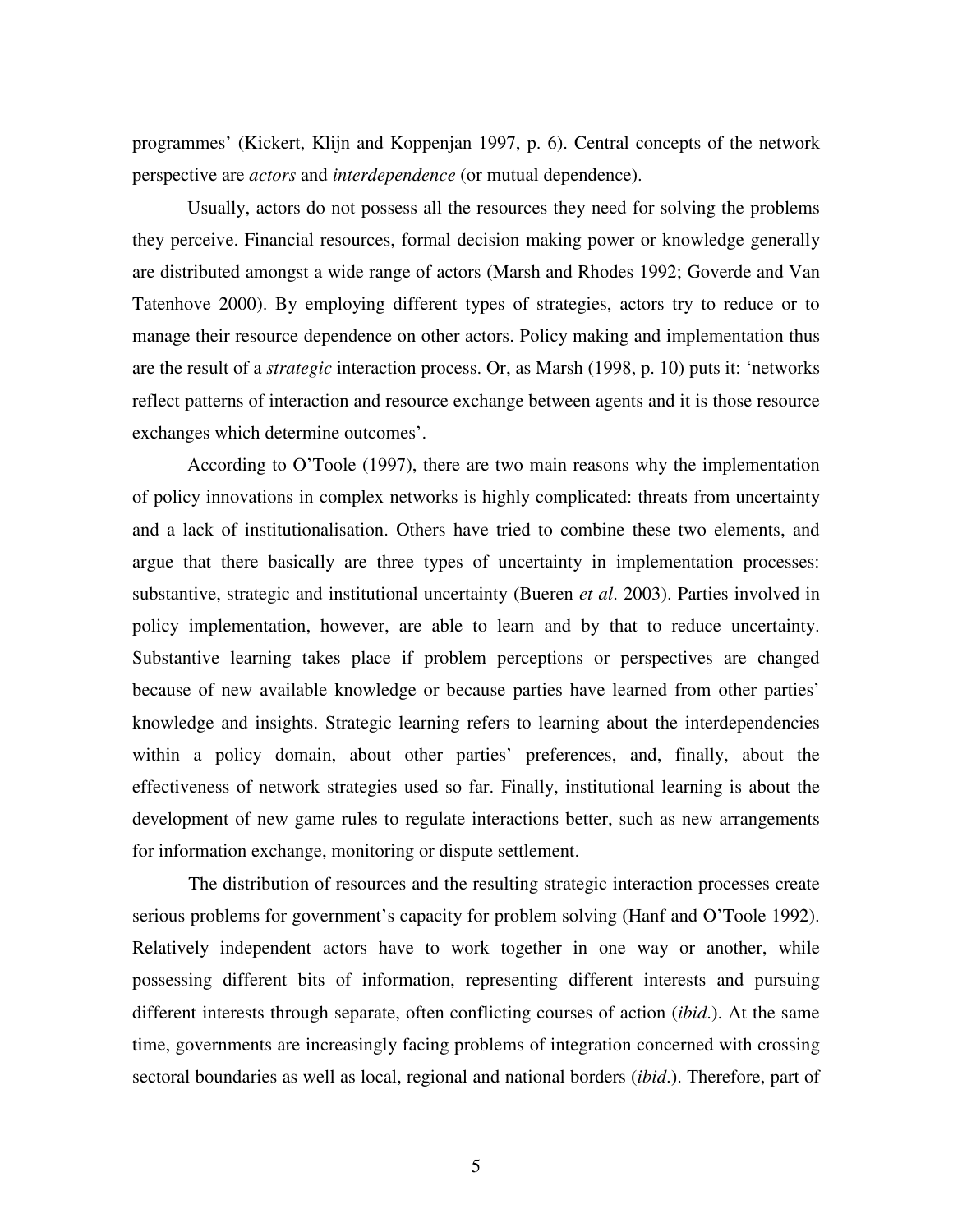the PNA-literature deals with the role of governments as 'network managers' (O'Toole 1997; Bueren *et al*. 2003). It is their task to manage and facilitate collective decision making processes aimed at consensus building or reaching negotiated agreement. In other words, they should enhance processes of substantive, strategic and institutional learning (Bueren *et al*. 2003). A crucial aspect of this network management is the selection of the parties to be involved in decision making. The number of different perceptions and preferences, and hence the complexity, increases with the number of participants. On the other hand, parties which have not been given the opportunity to participate, but disagree with the outcome, may mobilise their resources to frustrate policy implementation.

#### *Discourse Analysis*

Building on the 'linguistic turn' in the 1970s, today the social sciences are undergoing a 'discursive turn' (Torfing 2005): there is an increasing recognition of the need to study discourse (see e.g. Howarth and Torfing 2005; Van den Brink and Metze Forthcoming 2006; Whetherell, Taylor and Yates 2001a and 2001b). Discourse analysis emerged as an attempt to overcome the limitations of mainstream positivist approaches to social science, primarily by grounding itself on different ontological and epistemological foundations. As Howarth (2000, p. 128) puts it: 'discourse theory is concerned with understanding and interpreting socially produced meanings rather than searching for objective causal explanations'. As distinct from place, actors, interests and institutions, which can be examined with all kinds of qualitative and quantitative methods, discourse analysis pays attention to meaning and arguments, and can therefore be useful to analyse another layer in policy implementation processes that 'transcends simple conflicts of interests' (Hajer 2005). The aim of discourse analysis is to show how language shapes the construction of reality; it is a tool to describe how actors and organisations (re)frame their interests and arguments in order to solve a policy problem or achieve a policy objective.

Generally, 'discourses' are characterised as systems of meaning, which constitute a more or less coherent framework for what can be said and done. Torfing (1999, p. 85) for example defines a discourse as 'a differential ensemble of signifying sequences in which meaning is constantly renegotiated'. And Hajer (1995, p. 44), following Foucault, describes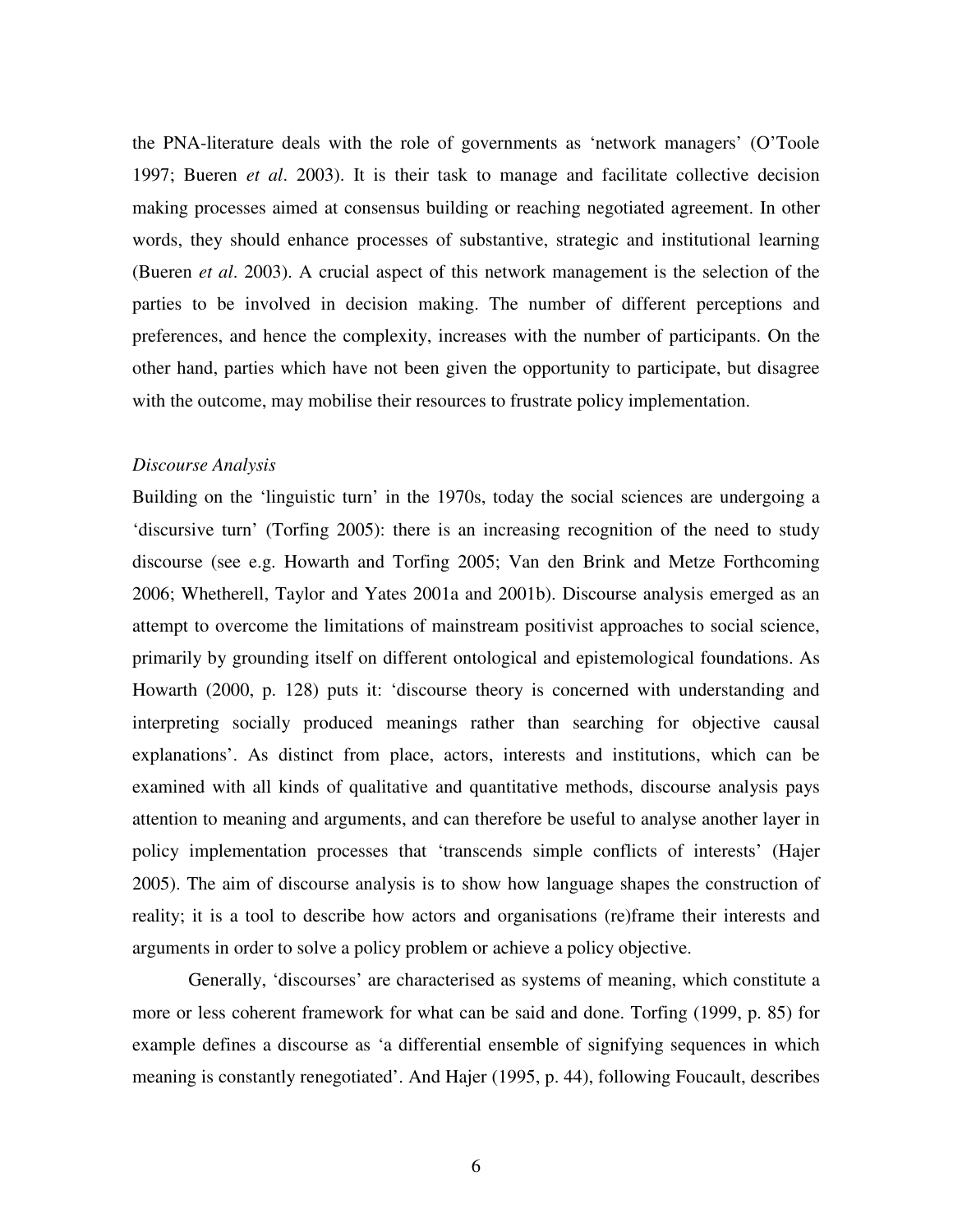discourse as 'a specific ensemble of ideas, concepts, and categorizations that are produced, reproduced, and transformed in a particular set of practices and through which meaning is given to physical and social realities'. Discourses constitute the identities and strategies of actors, as well as public access to the problem at hand and problem selection and perception. Thus understood, discourse analysis brings out a particular discursive structure in terms of which a certain issue is discussed, *and* it identifies the practices in which the discourse gets reproduced. The notion of 'discursive practice' (e.g. Howarth 2000) articulates the fact that discourse and practice are intertwined, that is, the discursive dimension is within practice.

As different systems of meaning make possible different forms of conduct, discourse theorists view politics (and hence processes of policy implementation) as 'a struggle for discursive hegemony in which actors try to secure support for their definition of reality' (Hajer 1995, p. 59). During this struggle for discursive hegemony, discoursecoalitions may be formed among actors who perceive their position and interest according to widely different discourses, but who are attracted to a specific set of story-lines (*ibid*., p. 65). Story-lines are narratives about social reality or symbolic references, which are evoked through e.g. the use of metaphors. It is precisely the open and metaphoric nature of these story-lines that provides the basis for the formation of discourse-coalitions. However, while struggling for discursive hegemony, it may not always be possible to relate previously independent practices to one another. The same open and metaphoric story-lines may hide enduring tensions between the actors involved, caused by their conflicting frames of reference. Hence, in order to restructure a particular discursive field (i.e. to solve the clash between competing discursive structures) it is necessary to find out what is hidden and what is revealed by the use of rhetoric.

#### *Historical Institutionalism*

Institutions have been a concern of different scientific disciplines since ancient times, but only recently, with the rise of the 'new institutionalism', have they been recognised as 'larger, considerably more complex and resourceful, and *prima facie* more important to collective life' (March and Olson 1984, p. 734). The new institutionalism does not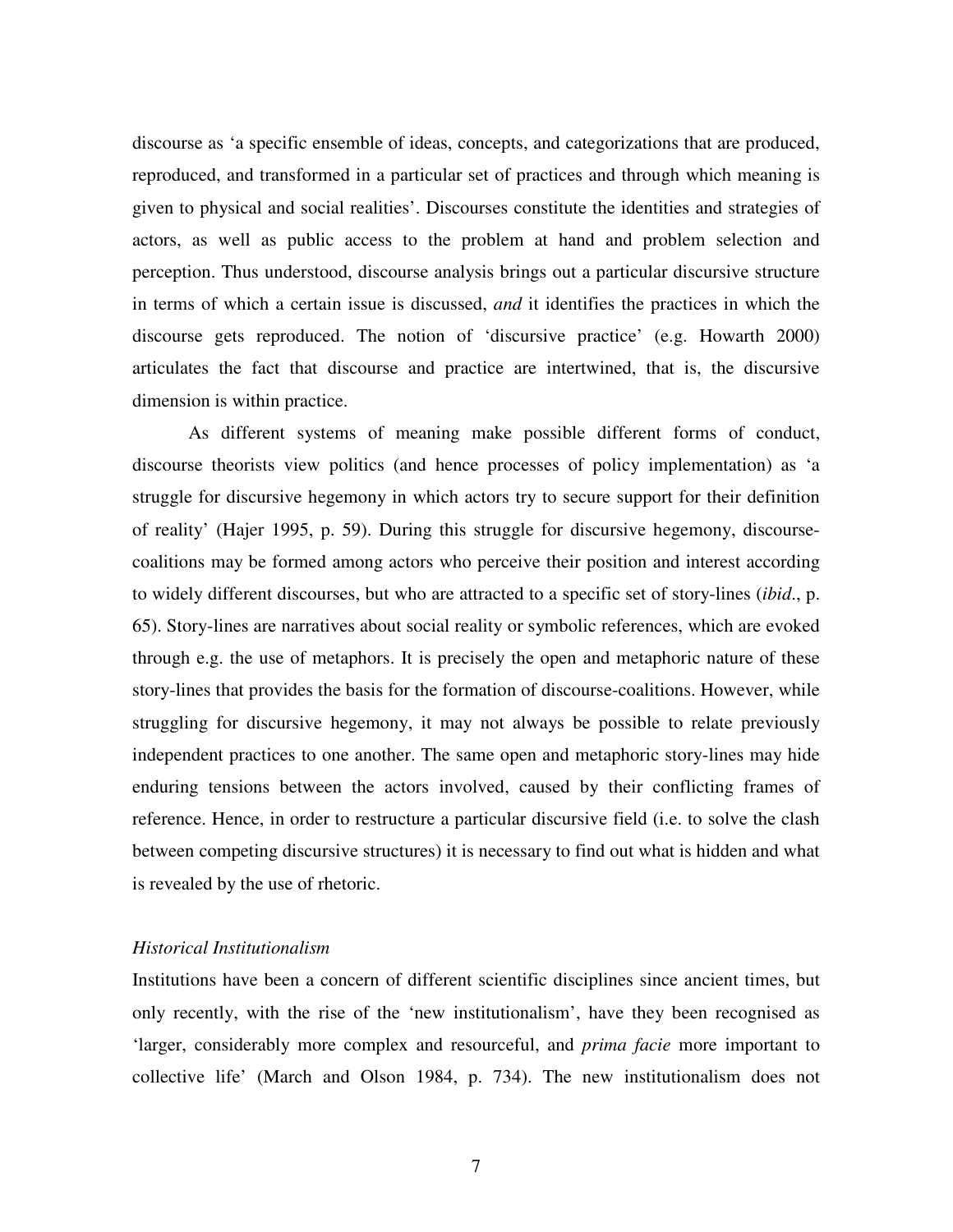constitute a unified body of thought (Hall and Taylor 1996). It represents at least three different analytical approaches: historical institutionalism, rational choice institutionalism and sociological institutionalism. Because we expect that the historical institutionalist framework in particular will produce insights which are complementary to the insights produced by PNA and DA, we confine ourselves to exploring the historical institutionalist account of implementing policy innovations.

The statements 'history matters' (North 1990) and 'the legacy of the past conditions our future' (Gains, John and Stoker 2005) characterise the distinctive perspective of historical institutionalists on policy continuity and change (Hall and Taylor 1996). The notion of 'path dependence' refers to the idea that preceding steps in a particular direction direct further movement in the same direction (Needham and Louw Forthcoming). Pathdependent developments often are explained by increasing returns (Gains, John and Stoker 2005). In an increasing returns process, Pierson (2000, p. 252) explains, 'the probability of further steps along the same path increases with each move down that path. This is because the *relative* benefits of the current activity compared with other possible options increase over time'. To put it differently, rational considerations of profit and loss often lead to the decision to continue the same practice. Hence, increasing returns processes are also described as self-reinforcing or positive feedback processes (*ibid*.). The costs of exit (that is, of choosing a different institutional path) rise with each step taken.

The usefulness of the concept of increasing returns in policy studies is the subject of debate. Kay (2005), for example, argues that increasing returns processes are sufficient but not necessary for path dependency. There are several other, non-increasing returns, mechanisms, which may explain a path dependent development of policies. Two of the various examples discussed by Kay (2005, p. 536) are that 'policies involve investments or disinvestments in administrative infrastructure; this transforms governmental capacity and the set of possible future policies that may be enacted' and that 'policies involve the establishment of formal or informal contracts with individuals which are costly to change'. Moreover, Kay points to the high transaction costs of agreeing another *type* of contract. The transaction costs of reaching agreement on a type of contract that parties are familiar with are considerably lower than that of a different type of contract. These mechanisms do not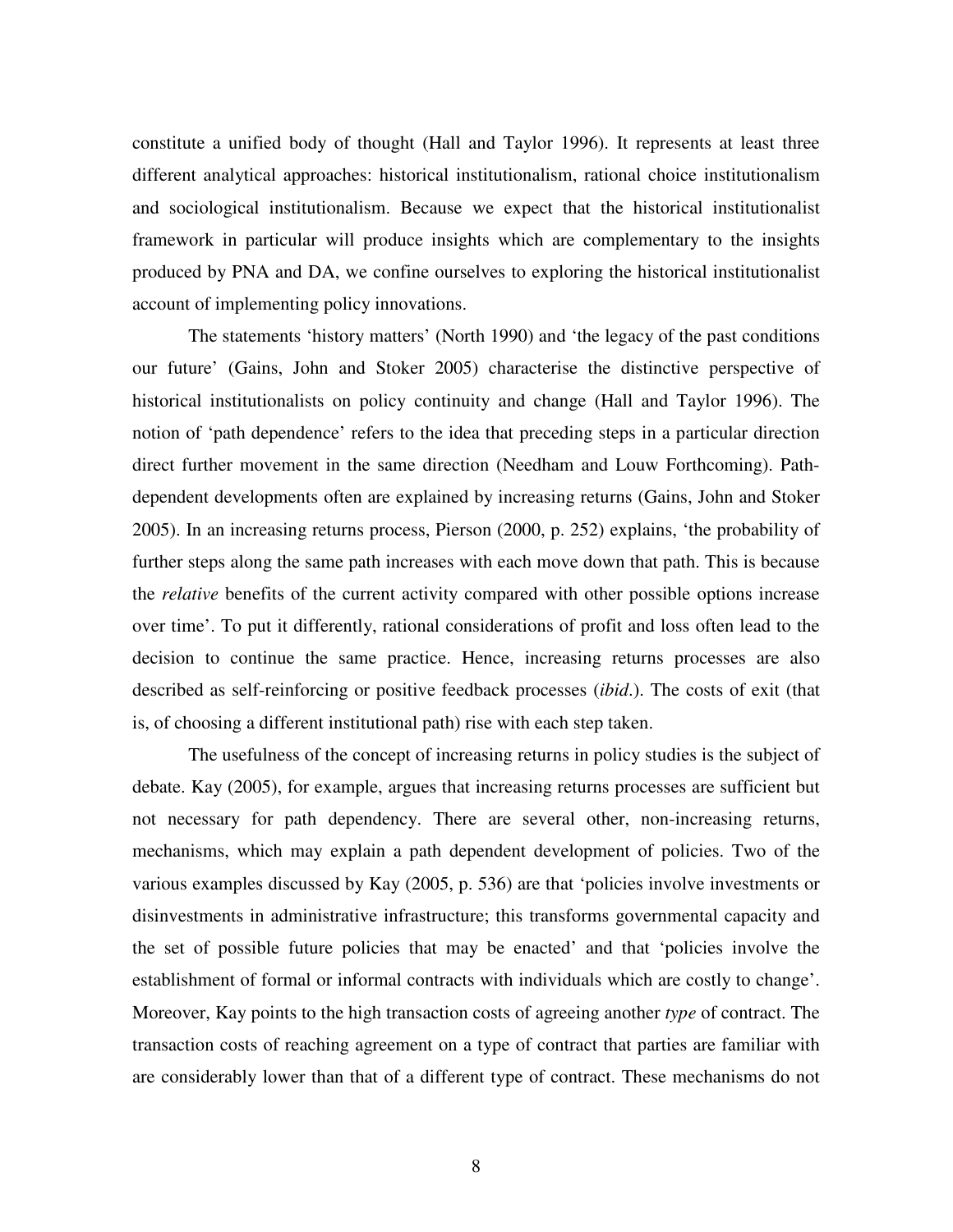rely on an increasing returns process, but have in common that they may cause 'high future switching costs' of a policy (*ibid*.).

What can historical institutionalists contribute to our understanding of policy innovations? Because policy innovation implies new policy practices, it requires the choice for a new institutional path. The concept of path dependence, therefore, is particularly helpful in explaining stability within a policy domain. The historical institutionalist account of policy change is less well developed. Most literature emphasises the continuity and persistence of institutional paths. A radical change would be possible only in exceptional cases of fundamental performance crises or external shocks (Knill and Lenschow 2001, p. 193). According to North (1990, p. 89), sources of such 'discontinuous institutional change' are wars, revolutions, conquests and natural disasters. Kay (2005), who explored the usefulness of the concept of path dependency for policy studies, proposes representing policy as 'a vector in policy space', that is, it has a velocity and a direction. Moments of crisis, then, may cause a change of velocity and/ or a change of direction. Building on this vector image, he argues that a seemingly small change of direction 'may turn out in retrospect to have been a critical juncture' (Kay 2005, p. 566).

#### *Comparing the frameworks*

Table 1 gives information on the main characteristics of each framework. Our comparison includes their (1) main research tradition, (2) main units of analysis, (2) conceptualisation of the relationship between power and institutions (4) conceptualisation of learning processes, and, finally, the sources of (5) policy implementation failure and (6) policy implementation success.

The three frameworks are embedded and developed in rather different research traditions. DA probably has the clearest position here, as this framework is strongly rooted in the social-constructivist research tradition. The basic units of analysis are policy discourses and discursive practices. HI, on the other hand, and the economically oriented literature particularly, has a positivist research approach. The main units of analysis are the institutional path and the actors who weigh the relative costs and benefits of continuing their path compared with choosing a different path. PNA could be positioned best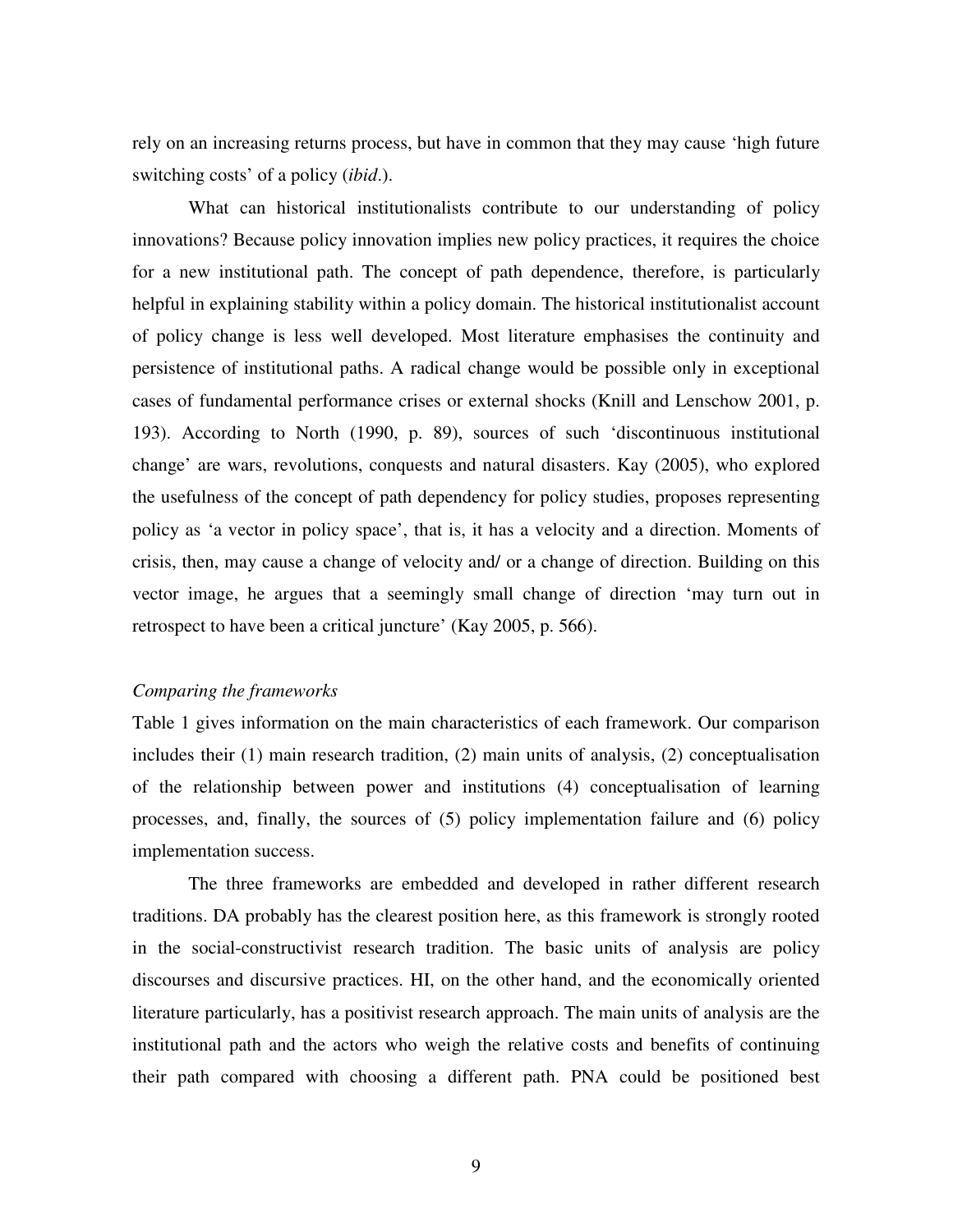somewhere in between. Whereas most European literature concerns social-constructivist research, most American literature on policy networks fits into the positivist research tradition. The basic units of analysis are the policy network and the actors acting within that network.

All frameworks address the relationship between power and institutions. Whereas PNA stresses the importance of resource dependencies for understanding relatively stable patterns of interaction (networks), DA points to the struggle for discursive hegemony within a policy domain. Hegemonic discourses often are institutionalised in specific discursive practices, and such institutionalised practices may be called institutions. According to the historical institutionalists, institutions are the formal and informal procedures, routines, norms and conventions, which are embedded in the organisational structure of the polity or political economy (Hall and Taylor 1996). The main distinguishing feature of HI, however, is that institutions, hence power relations, are path dependent and thus shaped by history.

Besides the importance of power and institutions, all frameworks use the concept of learning. PNA-literature distinguishes between processes of substantive, strategic and institutional learning. DA draws our attention to the dynamic processes of meaning making, in which the perceptions of the parties involved may change, due to for example new experiences gained or the entrance of a new party. In HI, learning is conceived of as institutional learning, which generally is linked to clear performance crises or shock events. Following Kay (2005), we may distinguish between learning processes which induce a change of velocity of existing policies along a certain path, and learning processes which cause a change of path direction.

Exactly because of the different conceptualisation of the relationship between power and institutions and learning processes, the frameworks produce different accounts of the success and failure of implementing policy innovations. In PNA, implementation failure is mainly attributed to uncertainty, a lack of institutionalisation of the relevant networks, and/or a poor performance of network managers. Implementation success, then, is attributed to good network management, i.e. the constitution of a relevant network, and to an adequate facilitation of learning processes. DA explains implementation failure by the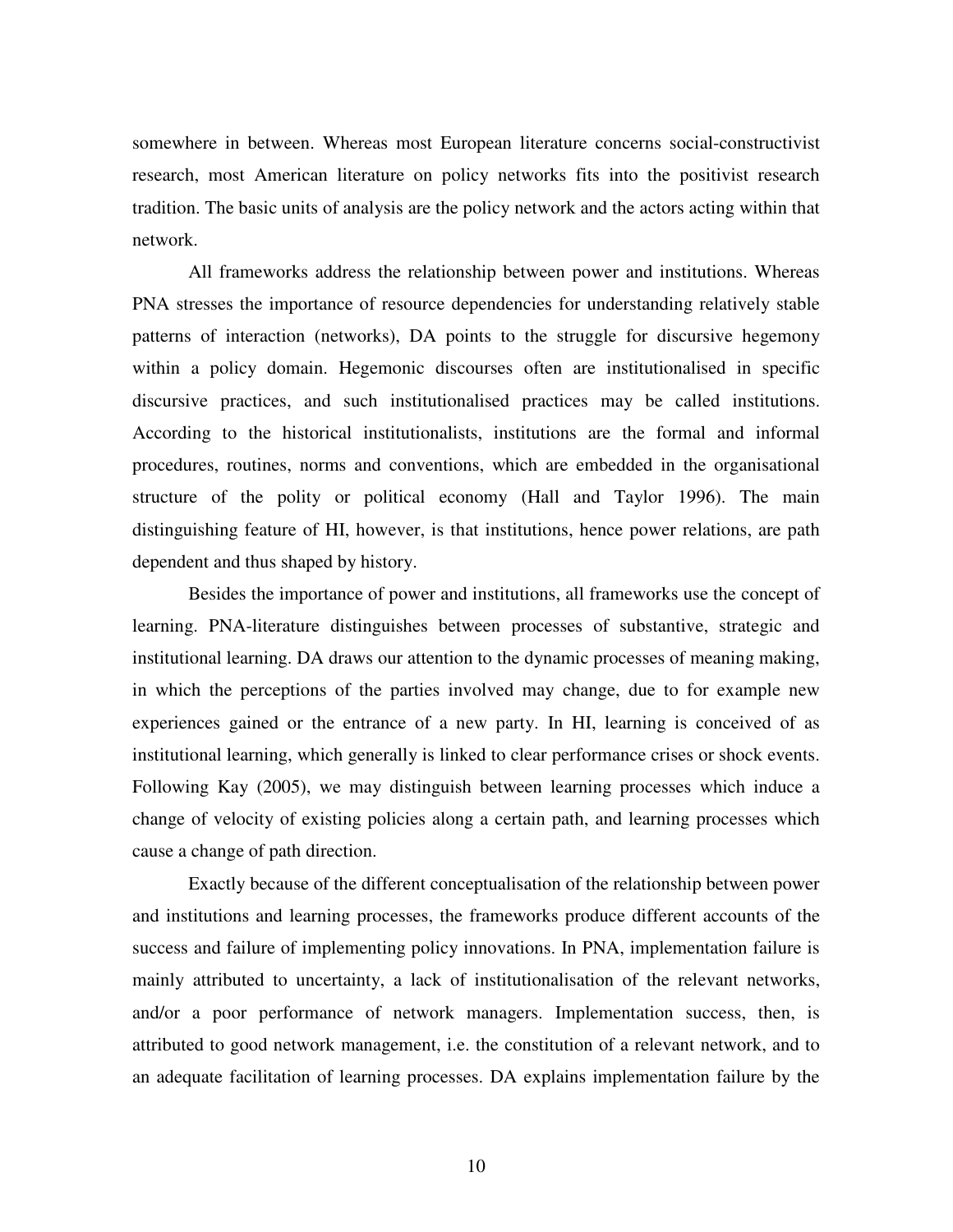co-existence of conflicting discursive structures, which hinder processes of shared meaning making. Chances for implementation success, then, could be increased by the formation of discourse coalitions. Finally, HI explains policy implementation failure by increasing returns and several non-increasing returns mechanisms, which make parties continue their path, while for realising policy innovations a new institutional path is needed. Implementation success, then, should be explained by institutional learning processes which induce a change of direction of an institutional path.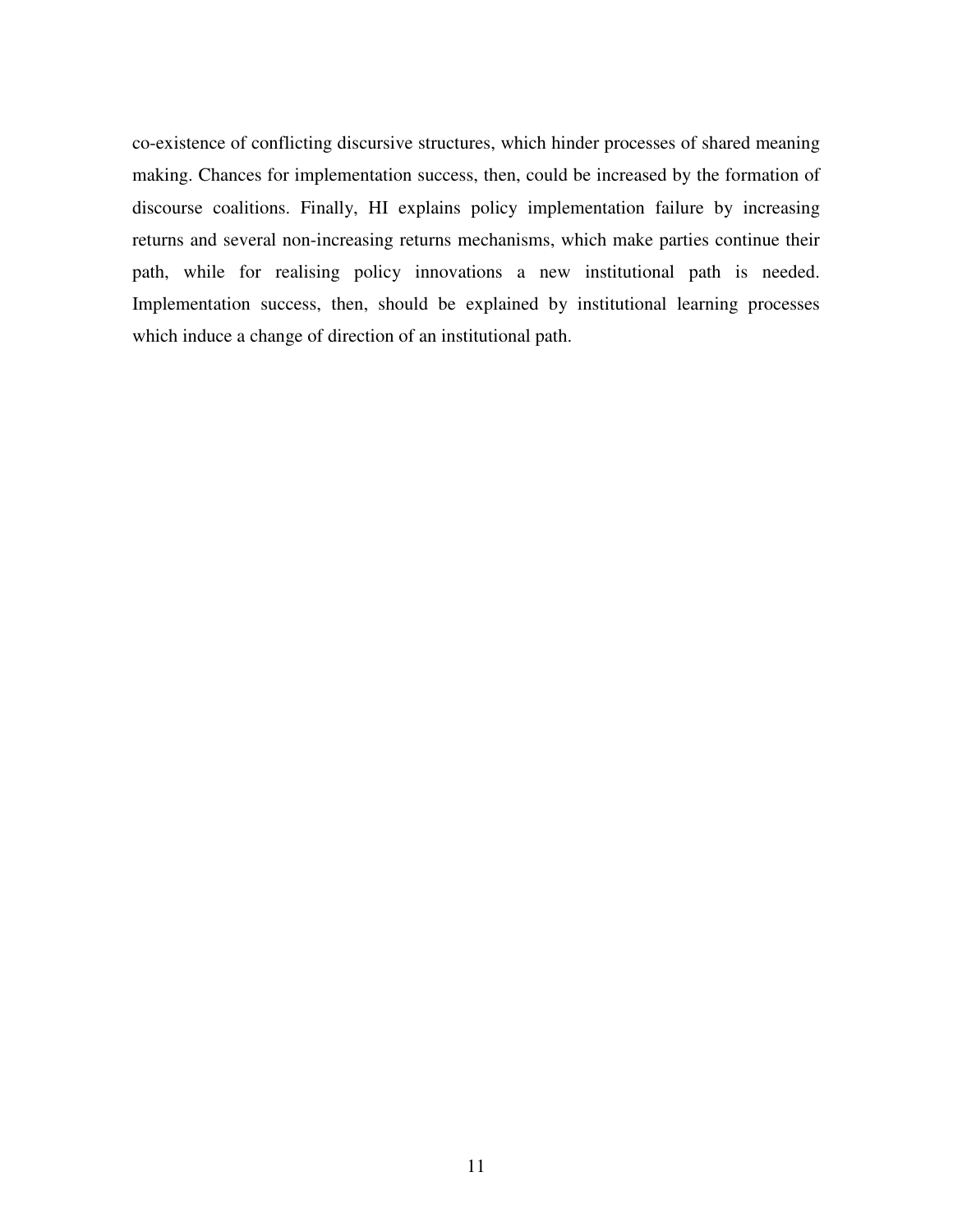|                                                | <b>Policy Network</b><br>Analysis                                                                                      | Discourse Analysis                                                                                               | Historical<br><b>Institutionalism</b>                                                                                                                                                         |
|------------------------------------------------|------------------------------------------------------------------------------------------------------------------------|------------------------------------------------------------------------------------------------------------------|-----------------------------------------------------------------------------------------------------------------------------------------------------------------------------------------------|
| Main research<br>tradition                     | Positivist and social-<br>constructivist                                                                               | Social-constructivist                                                                                            | Positivist                                                                                                                                                                                    |
| Unit of analysis                               | Policy network<br>Actors                                                                                               | Discourse<br>Discursive practice                                                                                 | Institutional path<br>Actors                                                                                                                                                                  |
| Conceptualisation of<br>power and institutions | Resource<br>dependencies shape<br>patterns of interaction                                                              | Actors are involved in<br>a struggle for<br>discursive hegemony<br>Hegemonic discourses<br>are institutionalised | Institutions, hence<br>power relations, are<br>path dependent                                                                                                                                 |
| Conceptualisation of<br>learning processes     | Substantive, strategic<br>and institutional<br>learning                                                                | Dynamic process of<br>meaning making                                                                             | Either a change of<br>velocity of policy<br>development along a<br>certain path or a<br>change of path<br>direction (often linked<br>to fundamental<br>performance crises or<br>shock events) |
| Sources of policy<br>implementation failure    | Uncertainty<br>Lack of<br>institutionalisation<br>Poor network<br>management                                           | Conflicting discursive<br>structures                                                                             | Increasing returns and<br>non-increasing returns<br>mechanisms keeping<br>parties on a particular<br>institutional path                                                                       |
| Sources of policy<br>implementation<br>success | Adequate network<br>management aimed at:<br>- Facilitating inter-<br>organisational learning<br>- Network constitution | Formation of<br>discourse coalitions                                                                             | Institutional learning<br>which induces a<br>change of path<br>direction                                                                                                                      |

**Table 1**: Comparing three accounts of implementing policy innovations: Policy Network Analysis, Discourse Analysis and Historical Institutionalism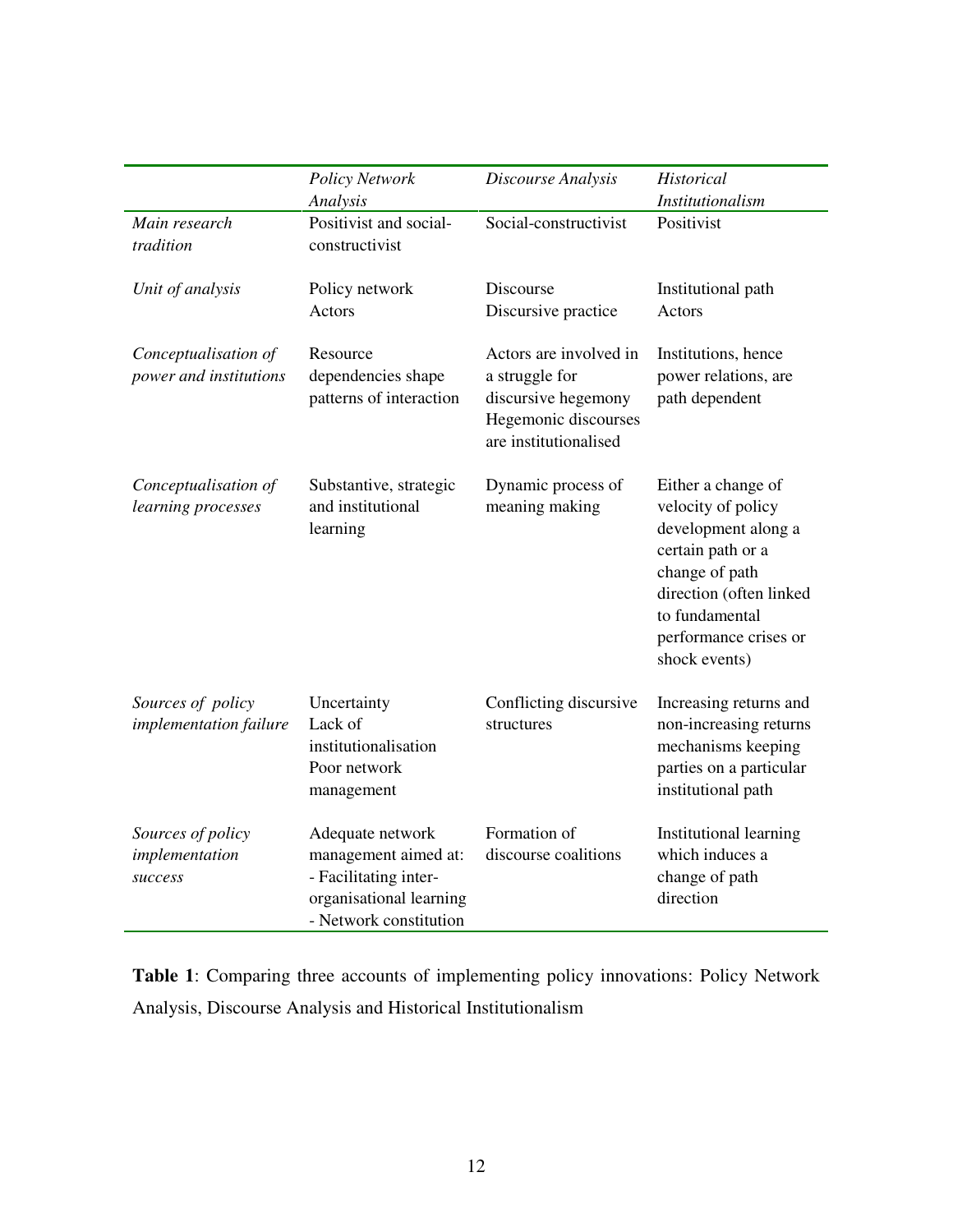#### **The implementation process for the Dutch Space for the River policy**

In 1993 and 1995 (near) river floods raised societal awareness of flood protection issues in the Netherlands, as well as awareness among river experts of the limits to controlling high water levels with higher dikes only. After lengthy controversies over several projects aimed at strengthening the dikes along the Dutch main rivers in the seventies and eighties of the  $20<sup>th</sup>$  century - controversies which were about landscape, ecological and cultural issues - the Dutch government issued special legislation in 1995: the 'Delta Act for the main rivers'. This Act enabled the Ministry and the Water boards to realise a large scale dike strengthening program, the 'Deltaplan for the main rivers', within a relatively short time.

At about the same time, however, Dutch policy makers started to develop new flood defence strategies. To be able to cope with potential flood disasters in the future, that is, to anticipate impacts of climate change, sea level rise and increasing river discharges, they are now trying to elaborate and implement a new safety concept for the riverine areas, called 'space for the river' (Min. V&W 2000a and 2000b). The basic idea of this new safety concept is to enlarge the discharge capacity of the rivers by (temporarily and under specific circumstances) increasing the amount of space for the rivers (Wiering and Driessen 2001). The central objectives of the national Space for the River project are to develop and implement river-widening measures, which improve both the safety of the inhabitants, and at the same the spatial quality of the riverine areas (Min. V&W, Min. VROM and Min. LNV 2002). Setting dikes back, digging out old river branches or creating new ones (bypasses) are some possible measures.

For this project, the national government has formulated strict conditions beforehand. The present flood defence infrastructure is designed for a maximum Rhine river discharge of 15,000 m3/s, which corresponds with an estimated river flood frequency of once every 1,250 years. According to the new Space for the River policies, the Dutch Rhine river system should be able to accommodate a discharge of 16,000 m3/s in 2015 the latest, while in the long run (2050) it should even be able to accommodate 18,000 m3/s (without an increase of the estimated flood frequency of once every 1,250 years accepted now). In other words, short term river-widening measures (Space for the River project)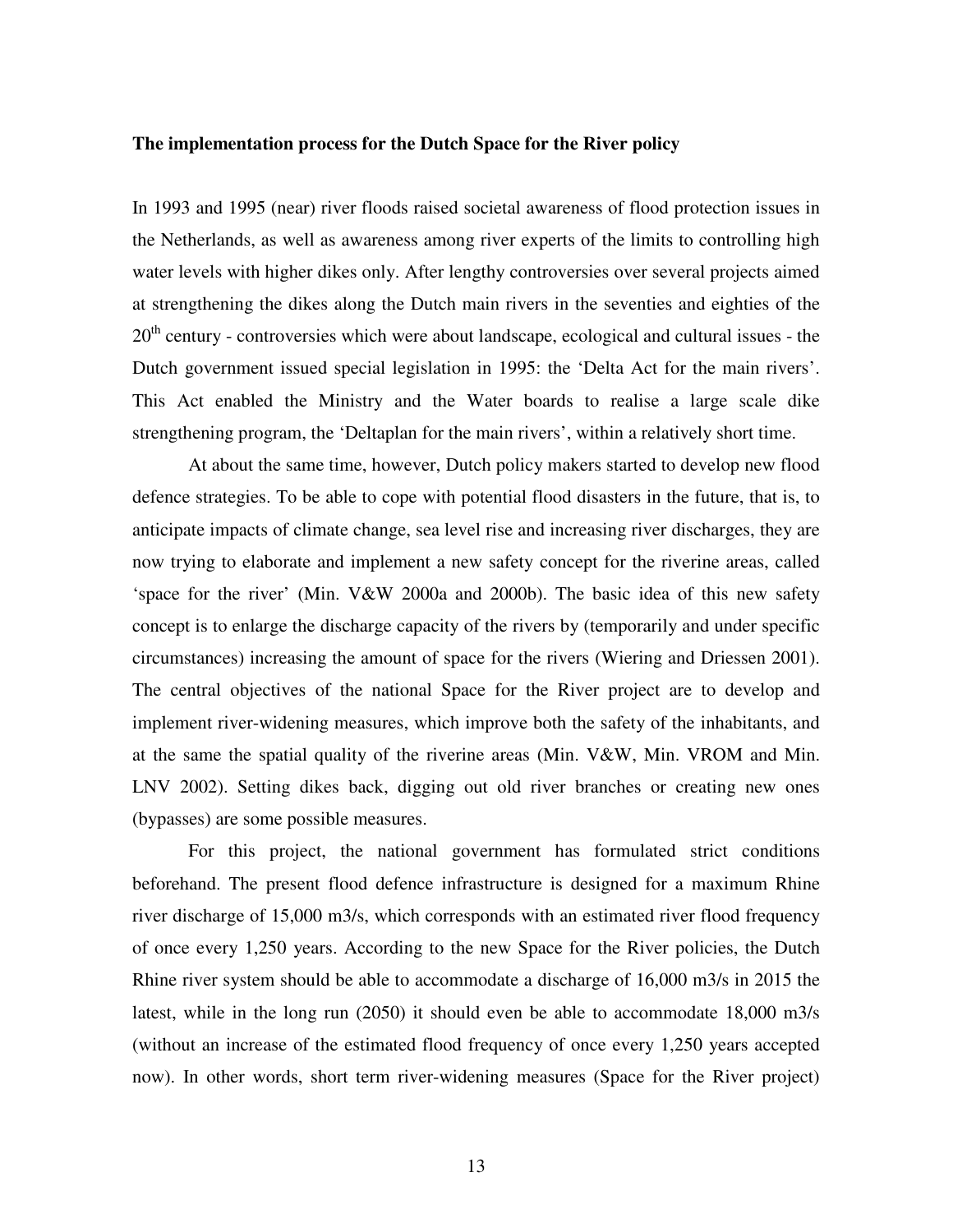should fit within the long term safety strategy. The budget for a policy programme that can accommodate a Rhine river discharge of 16,000 m3/s in 2015 is limited to Euro 1.9 billion.

The national government now faces the challenge to develop and implement a coherent plan for the Rhine river and its branches *Waal*, *Nederrijn-Lek* and *IJssel*. For this reason it was decided first to organise the Space for the River project according to the legally prescribed procedure for large scale infrastructure projects, the 'PKB-procedure'.<sup>2</sup> This procedure consists of several stages: (1) an initiation stage, resulting in an inception report; (2) public consultation; (3) the drafting of a policy plan; (4) decision making by the Cabinet; (5) public consultation, and finally (6) the approval of the (modified) plan by Dutch Parliament. The PKB-procedure also comprises the preparation of a social costbenefit analysis, and of an Environmental Impact Assessment.

Subsequently, the three main Ministries involved in the Space for the River project the Ministry of Transport, Public Works and Water Management (initiator), the Ministry of Housing, Spatial Planning and the Environment, and the Ministry of Agriculture, Nature and Food Quality - decided to involve actively regional and local government agencies and NGOs in the initiation and policy preparation stage (stages 1-3 of the PKB-procedure). They asked the Dutch provinces, which have major competencies in the field of spatial planning, to issue a 'weighty' regional advice on a package of policy measures that meet the objectives set by the national government. In two Steering Groups, one for the Upper Rivers and one for the Lower Rivers, each chaired by a member of a provincial Executive, the provinces tried to reach a negotiated agreement with municipalities and water boards on a policy programme, while consulting NGOs and inhabitants of the flood prone areas at the same time. At the beginning of 2005, the two Steering Groups jointly issued the regional advice. In Spring 2005 the three Ministries and regions debated this advice, as the plans proposed did not meet the strict conditions formulated by the national government beforehand. The proposed policy programme exceeded the financial budget of Euro 1.9 billion. The central government then applied three different strategies to resolve that issue. First, it decided to use the budget, which was originally labelled for realising emergency flood polders, for implementing the projects proposed in the regional advice. Secondly, it

 $2$  PKB = Planologische Kern Beslissing (Strategic Spatial decision).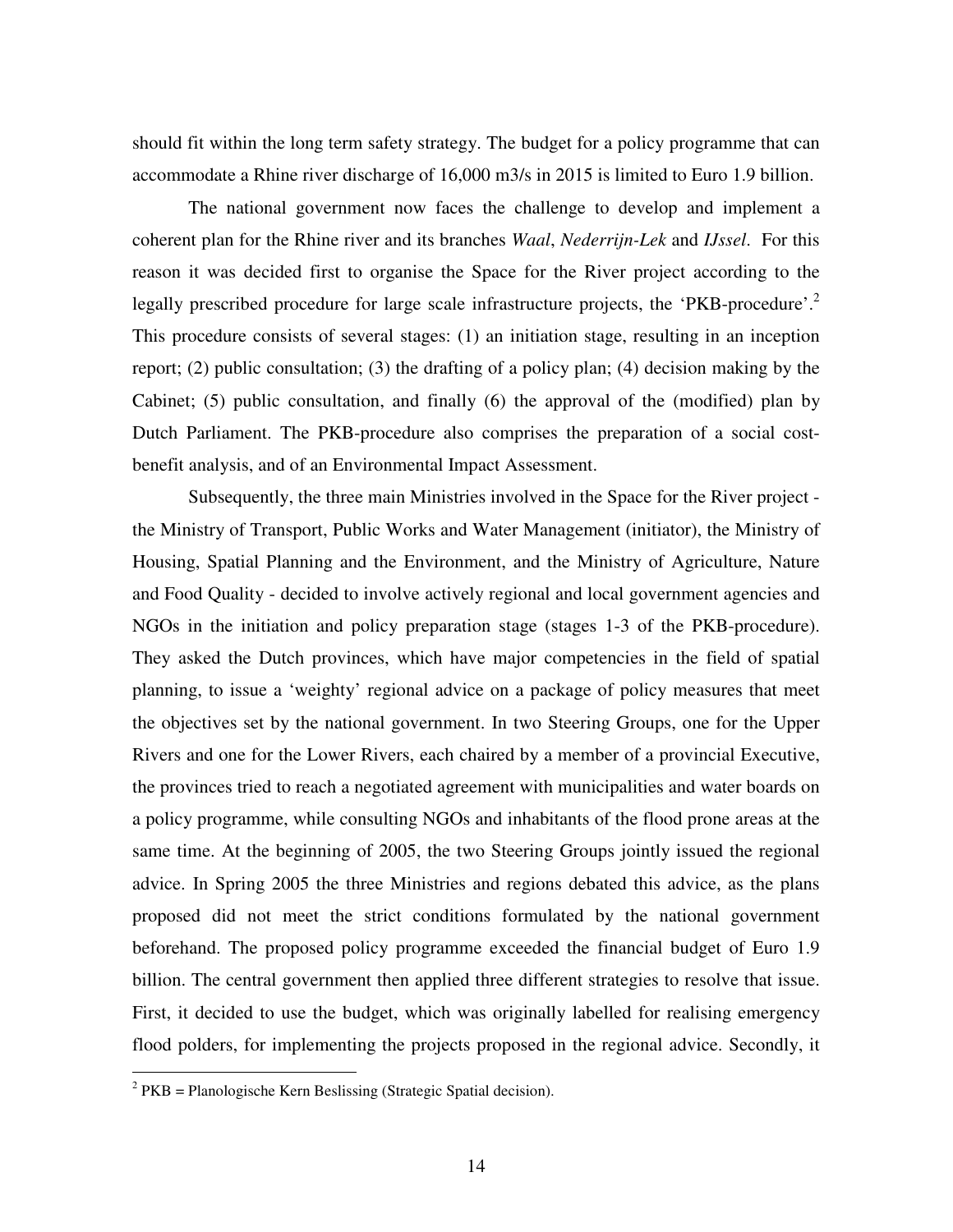required the provinces to list possibilities for co-financing projects, and for developing public-private partnerships. Finally, in some cases cheaper alternatives, which often imply taking technical instead of spatial measures, were proposed.

In the following, we analyse the Space for the River implementation process in more detail. Using the frameworks introduced in Section 2, we first present three different interpretations of this process. We conclude this section with an assessment of the strengths and limitations of each interpretation.

#### *Interpretation 1: New interdependencies in the river policy domain*

Policy Network Analysis (PNA) draws our attention to the changing resource dependencies in the river policy domain, and hence to the changing patterns of interaction developing around these interdependencies. Because of the new substantive orientation of river policies, the national Ministry responsible for Water Management realised that, for the development and implementation of the Space for the River project, it had become increasingly dependent on the cooperation and competencies of other parties, such as spatial planners, NGOs and inhabitants of the areas along the main rivers. Therefore, the Ministry decided to ask the provinces to organise an interactive policy process, and to issue a 'weighty' regional advice. This can be interpreted as a deliberate attempt to manage better the increasingly complex networks the Ministry is coping with today, and by that to increase chances for policy implementation.

In the Space for the River implementation process, four types of (resource) dependencies play a crucial role, and it is precisely because of these dependencies that policy implementation requires adequate network management. The first important resource dependency is the division of formal decision making power. As the national government formulated strict conditions beforehand (16,000 m3/s, 2015 and Euro 1.9 billion), and the provinces were asked to prepare a regional *advice* that would meet these conditions, the national government has the ultimate decision making power. The choice to follow the rather centralistic procedure for large scale infrastructure projects indicates that the Ministry wants to keep formal decision making power in Dutch river management. As a consequence, the strategic interactions in the Steering Groups for the Upper and the Lower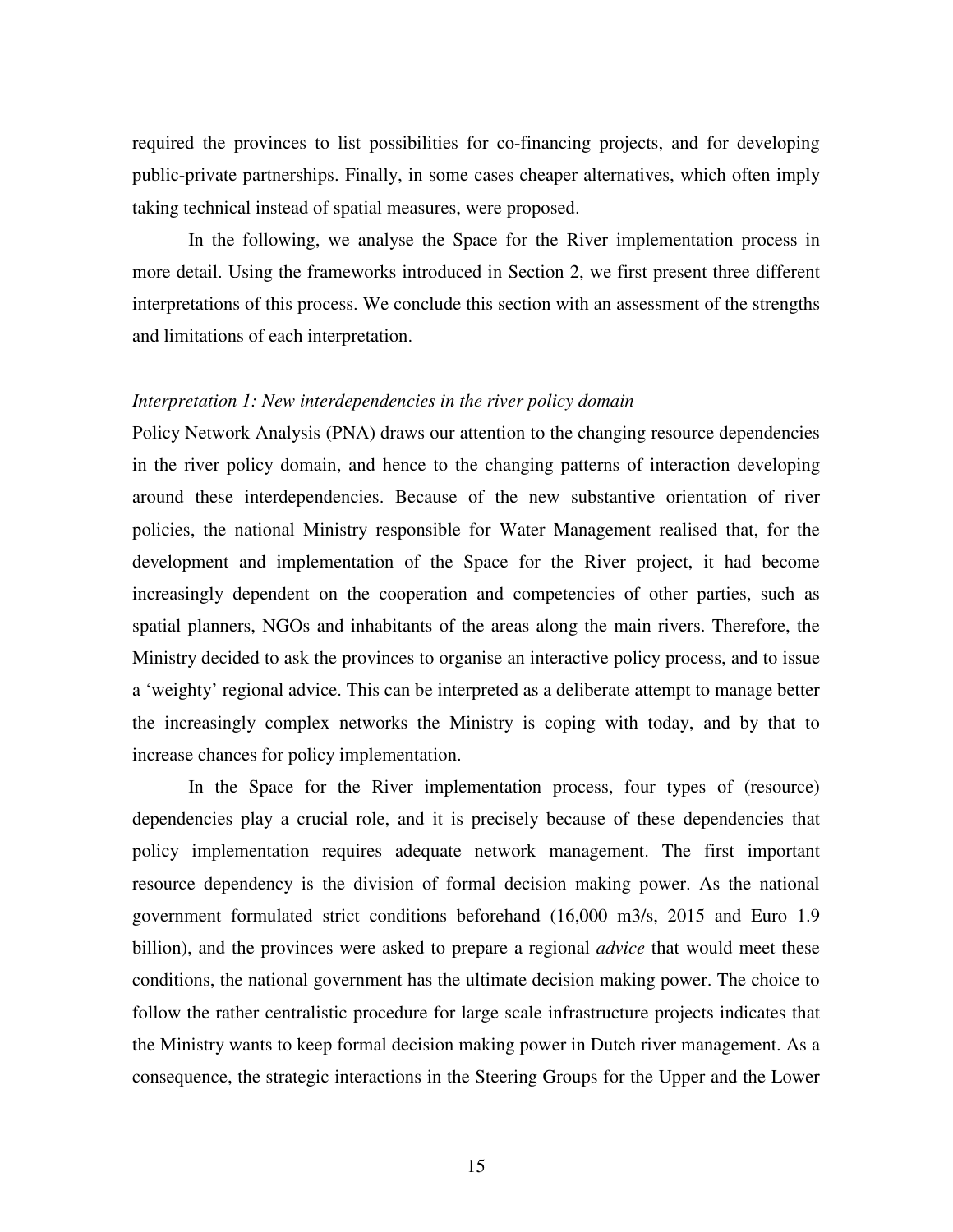Rivers take place within the 'shadow of hierarchy'. On the other hand, regional and local parties do possess many resources, such as competencies in the field of spatial planning, ample possibilities for litigation or access to the media, to frustrate the implementation of policies they do not support. Therefore, in spite of the unequal division of formal decision making power, the national government remains largely dependent on the cooperation of other parties. Now that the regional advice has been issued and the parties involved are discussing the further organisation of the Space for the River implementation process, the division of formal decision making power is being debated seriously. The provinces would like to have the lead, mainly because they have all the formal spatial planning competencies, which are needed for the actual implementation of river-widening measures. But so far, the Ministry of Transport, Public Works and Water Management prefers to keep the lead, as it feels responsible for realising the safety objectives. The Ministry is afraid that the provinces might attach more importance to issues of economic development or spatial quality than to safety.

The second resource dependency relevant to understanding the Space for the River implementation process is the distribution of financial means. The Ministry of Transport, Public Works and Water Management brings in by far most financial resources (Euro 1.9 billion) for implementing this policy innovation. The two other Ministries involved, as well as the regional and local parties, bring in hardly any resources. It almost automatically follows that realising safety for the about 4 million inhabitants of the riverine areas is elevated to the first and most important objective of Space for the River. Less importance is attached, especially by the Ministry, to the improvement of the spatial quality of the river landscape, also because this is in most cases a very expensive operation. Regional and local parties, however, argue that the available financial resources are meant not only for realising safety, but also for improving the spatial quality of the riverine areas. Moreover, they do not accept that the financial budget is limited to Euro 1.9 billion, mainly because this budget is not based on any serious inventory of the costs which the creation of more space for the river entails. Nevertheless, the chances for increasing the Space for the River budget are relatively small. Due to the socio-economic situation in the Netherlands, budgets in all policy sectors are being cut. Only after the regional advice had been issued, did the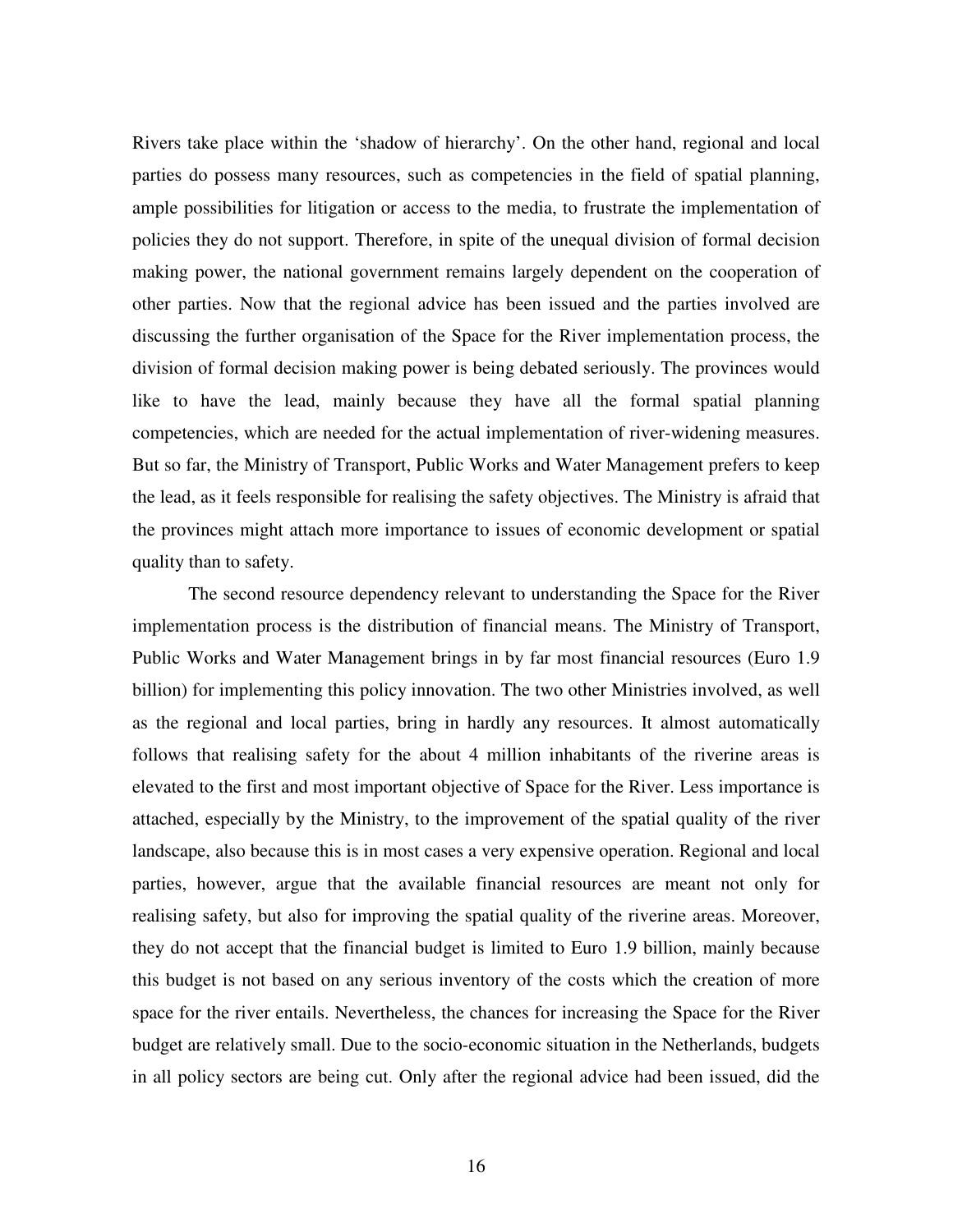national government ask regional and local parties to inventory possibilities for cofinancing river-widening measures.

The distribution of expert knowledge is the third important resource dependency. Regional and local parties may have the most and the best knowledge about possibilities for combining different functions (i.e. about spatial planning issues), and about chances for creating public support for specific river-widening measures, they clearly lack the more technical knowledge about river safety issues. As a consequence, the Ministry of Transport, Public Works and Water Management and its knowledge institute for Inland Water Management participated in all forums where policy measures were discussed. The presence and knowledge advantage of the Ministry made some regional and local parties feel that the Ministry, rather than the provinces, is leading the regional debate (Meijerink 2004). On the other hand, actually to create space for the river, the Ministry has to acknowledge the 'weighty' status of the regional advice. Without the help of regional and local parties, it will be very difficult to implement Space for the River.

Finally, it is important to note that, typically for the water policy domain, the dependencies take place within a river basin. Because of (cross-border) hydrological relationships, parties situated downstream are largely dependent on the strategies employed by the upstream parties. For this reason, in the European Water Framework Directive (EWFD) the notion of 'river basin management' has been introduced. The debate on the possible future Rhine river discharge, as well as the related debate on the construction of emergency flood polders, illustrate the impact which these hydrological dependencies may have on water policy making and implementation. The basic idea behind these polders is that, in case the Rhine river discharge should exceed the norm discharges of 15,000 m3/s (current situation), 16,000 m3/s (in 2015) or 18,000 m3/s (>2050) respectively, a few sparsely populated polders (after being evacuated) will be purposefully flooded to protect densely populated areas and/or cities downstream (Commissie Noodoverloopgebieden 2002). The regional planning agencies, most local governments and the affected parties have always strongly opposed the concept of emergency flood polders. They argue that the prediction of a possible future Rhine river discharge of 18,000 m3/s is unrealistic, because in that case immense river floods would occur in Germany, and, as a consequence, the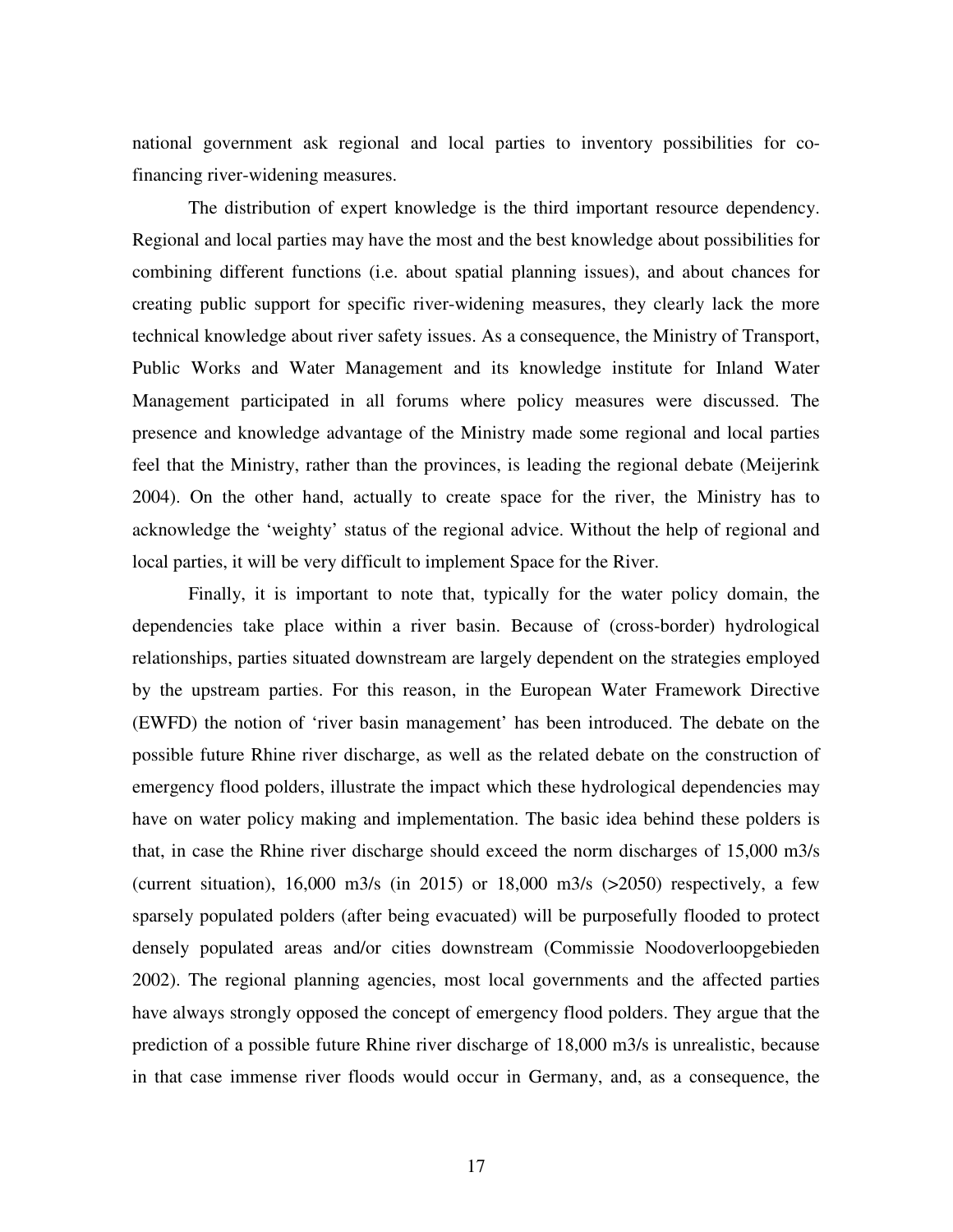Rhine water levels in the Netherlands would decrease considerably. In spite of lengthy joint international research projects on the possible future Rhine river discharge, the key-parties involved do not yet have a shared perception of the problem. At the beginning of 2005, the State Secretary of Transport, Public Works and Water Management therefore decided to postpone the creation of emergency flood polders.

To conclude, as new parties entered the Space for the River policy arena, new patterns of interaction have developed. In 2003 and 2004, regional and local parties actively searched for possibilities to combine river-widening measures with other policy objectives, such as the enlargement of nature areas or the creation of possibilities for water recreation. Within the Steering Groups for the Upper and the Lower Rivers, and several related platforms, two distinct but interrelated processes took place. First, during the interactions, parties learned about the impact which various combinations of policy measures would have on the water levels in the main rivers. This substantive learning was supported by a Decision Support System, the 'Blokkendoos'. Secondly, the interactions entailed implicit and explicit negotiations. Parties tried to combine different and often conflicting perspectives, that is, they tried to develop multi-purpose plans acceptable to most of them. However, in spite of the rather innovative process design aimed at joint learning, and at creating administrative and societal support for an ambitious river policy programme, the real power of the regional parties should not be overemphasised. The Ministry of Transport, Public Works and Water Management still possesses at least three important sources of power: the ultimate decision making power, expert knowledge about river safety issues, and Euro 1.9 billion.

#### *Interpretation 2: New and competing discourses in the river policy domain*

In the previous section we have seen that (resource) dependencies in the river policy domain have changed, and that new parties have entered the river policy arenas. Subsequently, Discourse Analysis (DA) helps us see that with the entrance of these new parties, a new discursive structure also has entered the river policy arenas, namely the spatial planning discourse. Now, both water managers and spatial planners have become attracted to the same story-line of creating more space for the main rivers, and hence they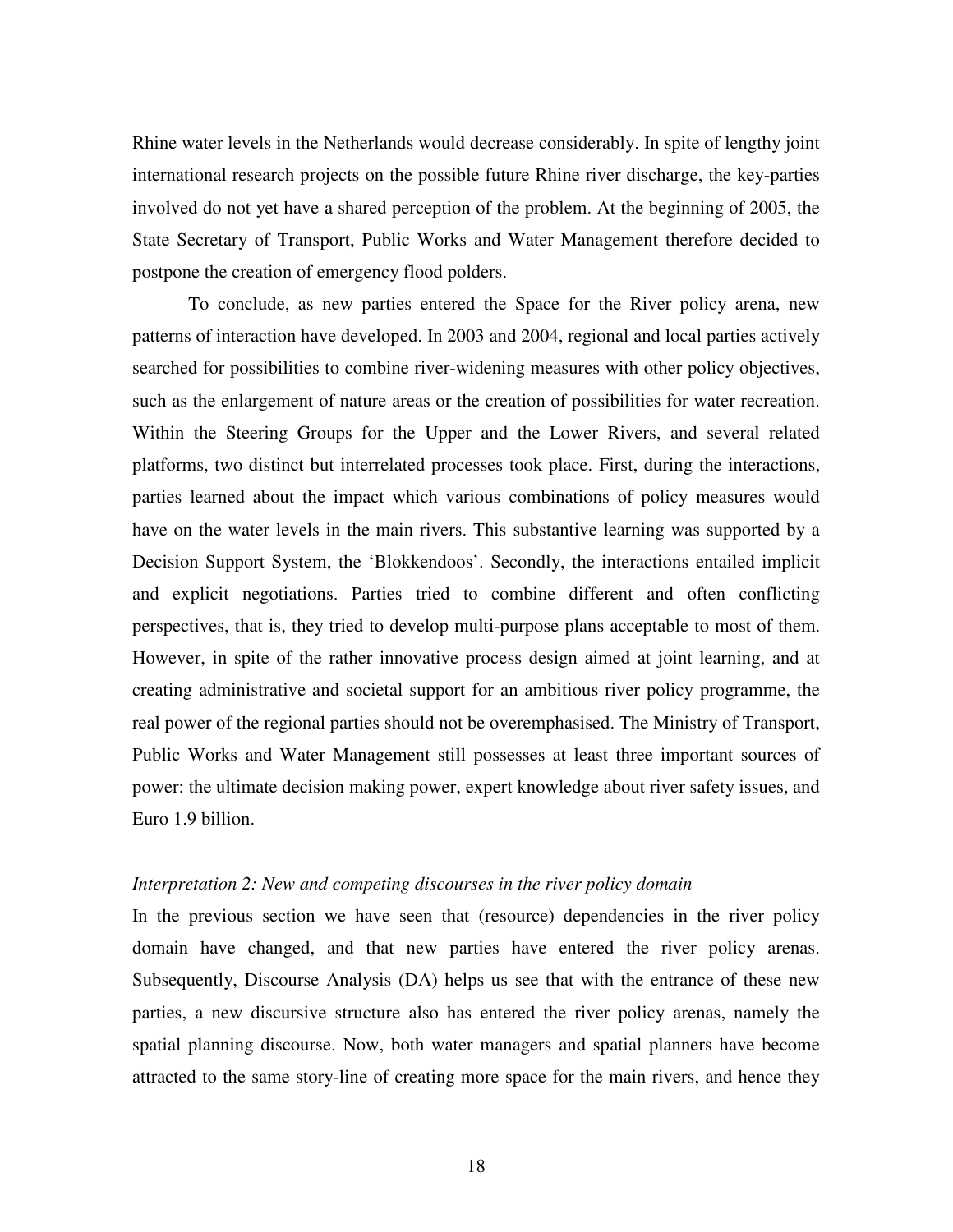have formed a discourse-coalition to develop and implement the various river-widening measures. However, the introduction of the Space for the River policy also entails a struggle for discursive hegemony between the water management discourse and the spatial planning discourse. Water managers as well as spatial planners want their framing and defining of Space for the River to be dominant.

The core of the water management discourse on Space for the River is summarised in the following statement: 'water is *the* ordering principle of spatial planning' (see e.g. Commissie Waterbeheer 21e Eeuw). For water managers, working at the Ministry of Transport, Public Works and Water Management, water boards, or at water departments of provinces, water safety should always come first. After all, without flood protection the Netherlands would be much smaller, and many land use functions would not be possible. In line with this, Space for the River is considered to be a crucial project: the only way of guaranteeing safety for the about 4 million inhabitants of the riverine areas is by increasing the discharge capacity of the main rivers. Realising water safety therefore is the first and most important objective of the Space for the River project. Consequently, for water managers, improving the spatial quality of the river landscape is the secondary objective of this project.

In principle, instead of raising and strengthening dikes, water managers want to create space for the riverbed itself (Immink 2005; Wiering and Immink Forthcoming), so that it can accommodate potential high river discharges. However, to implement this new water safety strategy, the Ministry of Transport, Public Works and Water Management formulated strict conditions beforehand: in 2015, the Dutch main rivers should be able to accommodate a Rhine river discharge of 16,000 m3/s, while in the long run (2050) these rivers should be able to accommodate 18,000 m3/s. The financial budget for this task is limited to Euro 1.9 billion. Underlying the safety norms is a technocratic risk perception. Water managers perceive flooding risks as measurable norms based on knowledge about physical cause-effect relations, that is, the probability of the occurrence of peak discharges and the strength and height of the dikes (Hoes 2005; Immink 2005; Wiering and Immink Forthcoming). By modelling the effects of river-widening measures, the potential influence of these measures on the river discharges can be predicted. Then, also from a cost-control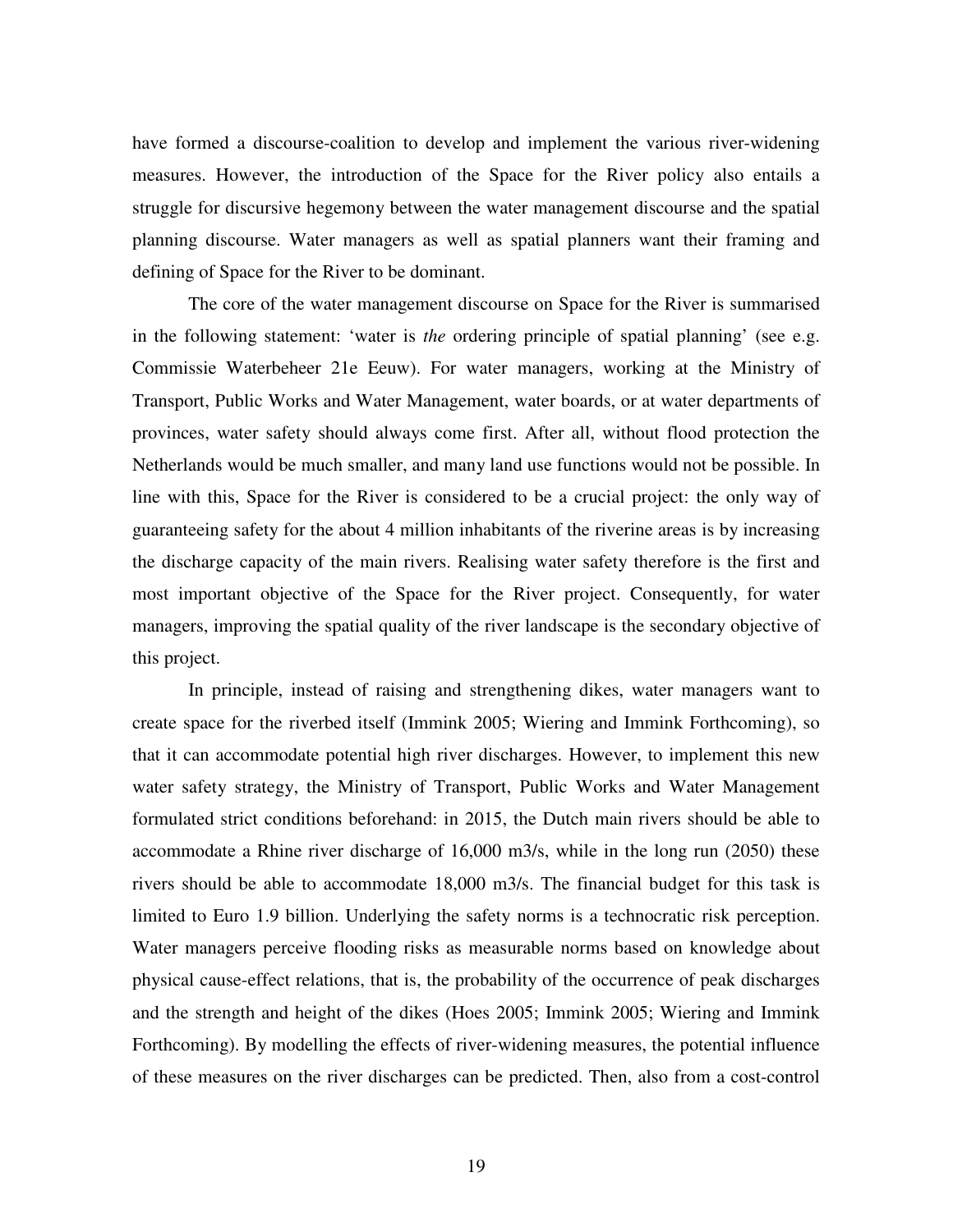perspective, the traditional technical measures are the most effective and efficient to accommodate a Rhine river discharge of 16,000 m3/s in 2015. Furthermore, several long term reservations of areas (spatial claims) are needed for river-widening measures to be taken in the future, that is, after 2015 (Min. V&W, Min. VROM and Min. LNV 2005).

In order to reach the national flood protection goals, that is, to control the final impact of, and the coherence between the various river-widening measures, generally water managers are of the opinion that for the implementation of Space for the River a strong national direction is necessary (Min. V&W, Min. VROM and Min. LNV 2005). And as the Ministry for Transport, Public Works and Water Management has succeeded in this task for centuries, and also possesses all the required expert knowledge, this Ministry should be the only one responsible for realising water safety for the inhabitants of the riverine areas. Hence, the naming and framing of Space for the River by water managers can also be characterised as 'Space for the Engineer' (Van Hemert 1999).

Within the field of spatial planning, there is an increasing awareness of water management issues. In both the Fifth National Policy Document on Spatial Planning (Min. VROM 2001) and the National Spatial Strategy (Min. VROM 2004) the importance of water safety is acknowledged. The National Spatial Strategy even reserves space along the main rivers for river-widening measures to be taken in the future. However, as spatial planners are used to balance interests, for them water is *just one of the* ordering principles of spatial planning. It is one of the many claims on the scarce space. Other land use functions such as housing, agriculture, nature development and recreation are equally important. Hence, for spatial planners, employed at the Ministry of Housing, Spatial Planning and the Environment, the Ministry of Agriculture, Nature and Food Quality, or at spatial planning departments of provinces, Space for the River is just one of the many relevant developments. Spatial planners wanted to cooperate in the Space for the River project, and prepare a regional advice, primarily to improve the spatial quality of the river landscape. They oppose the traditional technical measures, and generally are enthusiastic about the creation of river bypasses and the replacement of dikes.

For spatial planners, flooding risks are not measurable norms but social constructions in the sense that they depend on the specific regional and local context, as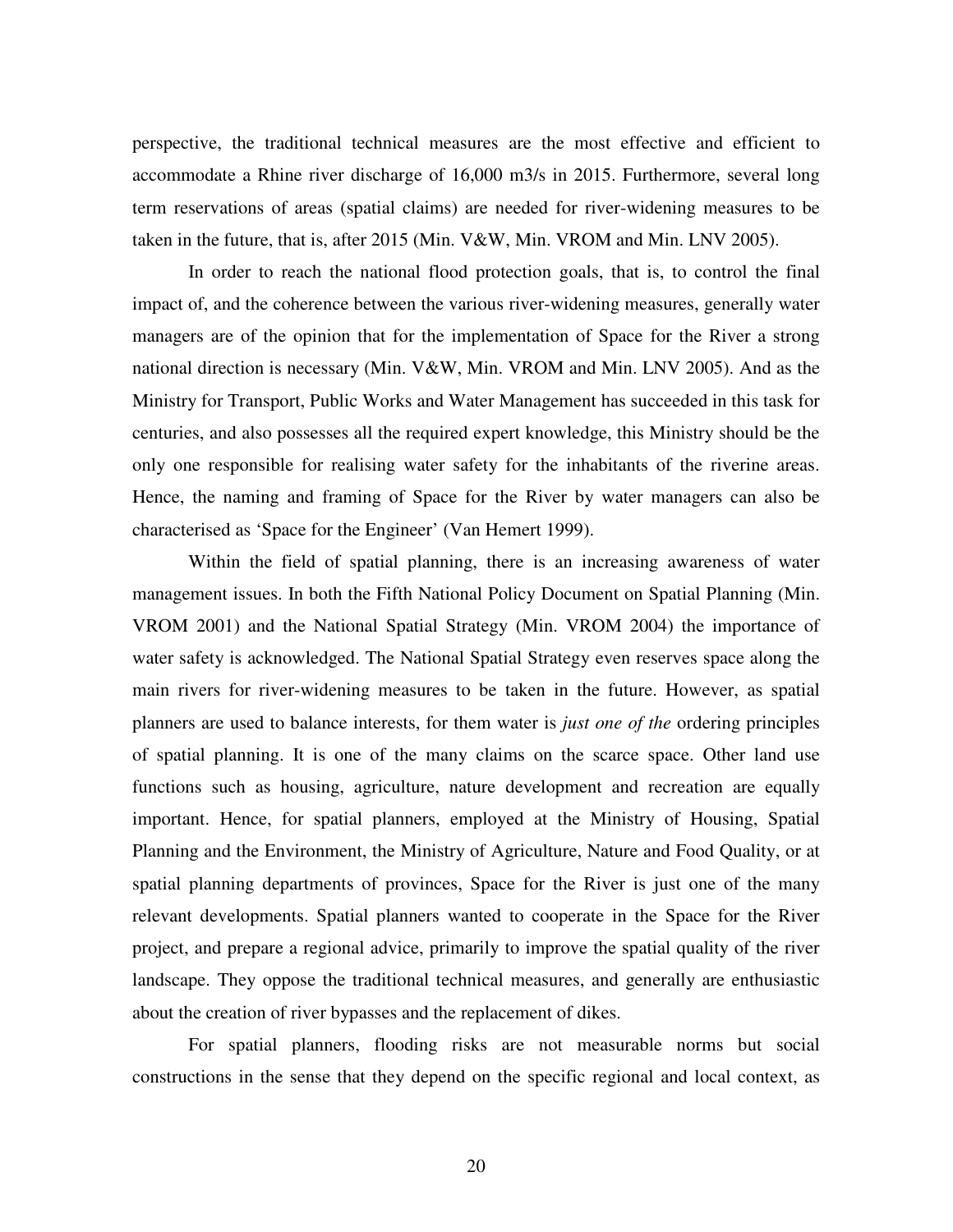well as on the risk perceptions of the inhabitants of these riverine areas (Immink 2005; Wiering and Immink Forthcoming). In addition, they are of the opinion that retaining strictly the safety objectives, in combination with the offered limited budget, inevitably implies a choice for technical measures. As a result, spatial planners take a more flexible approach towards the safety norms as formulated by the Ministry of Transport, Public Works and Water Management. With regard to the short term safety objective, they have pleaded for a differentiation of the safety norms, as for some river sections it would be acceptable if the safety norm were to be reached not in 2015, but a few years later. In that case, the parties involved would have more time to search for supplementary resources to finance spatial measures. With regard to the long term safety objective, spatial planners do not like provisional (long term) reservations of areas. For that blocks the economic development in large areas, while at the same time the national Ministry is unable to guarantee that a specific project, for example a planned bypass, will ever be realised. Since we expect the Rhine river discharge will be more than 16,000 m3/s in the future, and as it is important to be able to react to new circumstances, according to most spatial planners it would be better to start with replacing dikes and creating bypasses right now, that is, to 'do it good at once' (Stuurgroep Bovenrivieren and Stuurgroep Benedenrivieren 2005).

To implement the various river-widening measures, instead of a strong national direction and control by the Ministry of Transport, Public Works and Water Management, spatial planners have suggested an alternative model in which there is space for different initiators. Depending on the type of river-widening measure, a province, a water board or the Directorate General for Public Works and Water Management ('*Rijkswaterstaat*') will be responsible for the implementation process. As *Rijkswaterstaat* and the water boards have always successfully raised and strengthened dikes and dredged rivers, these 'traditional' water managers are the most appropriate and logic initiators of the technical projects. However, as the provinces have the necessary spatial planning competencies, and most and best knowledge about possibilities to combine different functions and about chances for creating public support, they are the most logic initiator of the spatial projects. Hence, spatial planners advocate a differentiation in implementation procedures.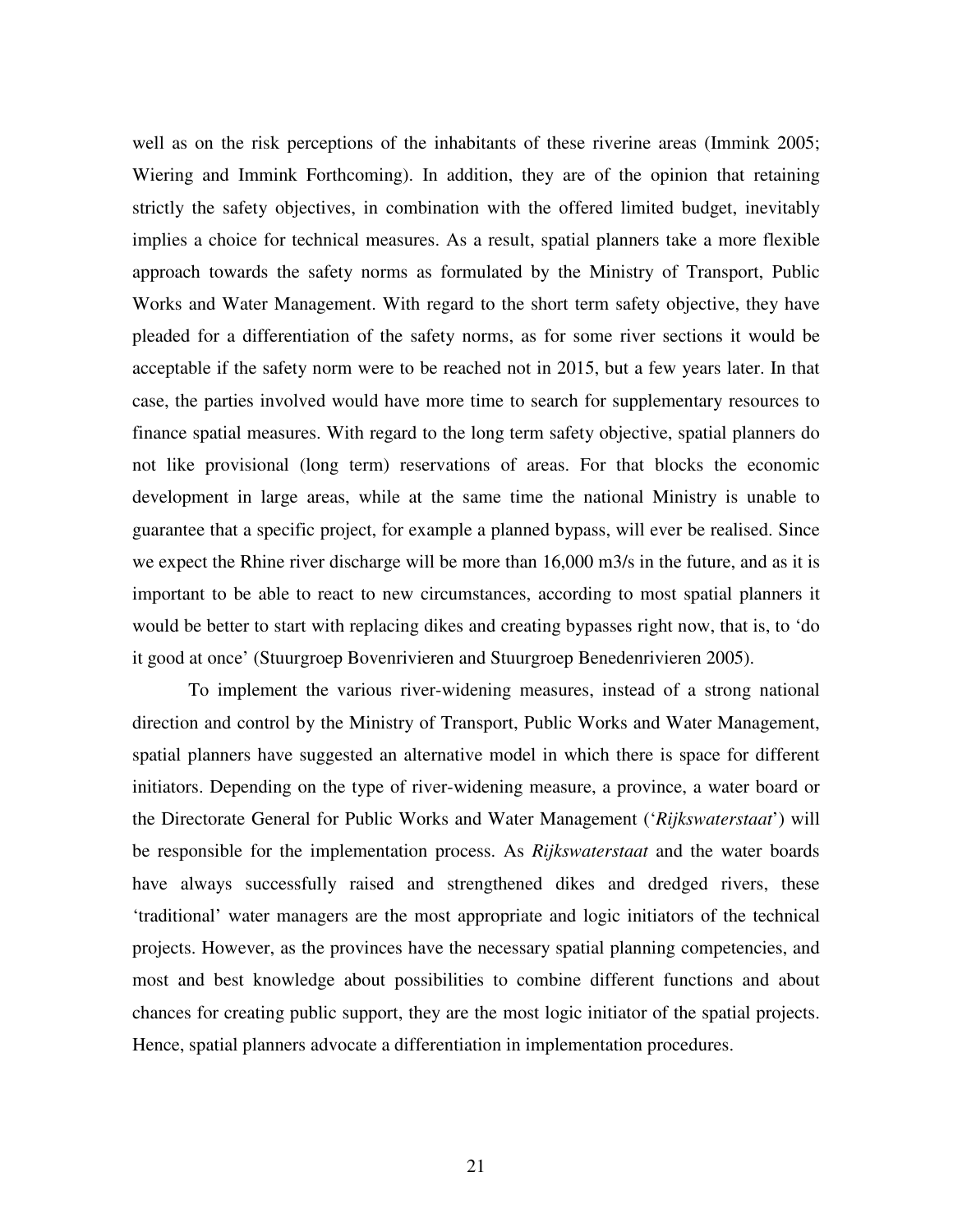To conclude, with the introduction of the Space for the River policy, Dutch water managers and spatial planners have come closer to each other and formed a discoursecoalition. However, as they put a different emphasis on the main objectives of Space for the River, that is, name and frame this policy in a different way, the attempt to relate previously independent practices to one another has not succeeded yet. Water managers and spatial planners separately try to institutionalise (i.e. make dominant) their discourse on Space for the River.

#### *Interpretation 3: The institutional path taken by the policy for river management*

The dilemmas described in the previous section show that the clash between the water management discourse and the spatial planning discourse is far from over. To understand better this struggle for discursive hegemony, it is important to consider the institutional path taken by the policy for river management. Already in the 9<sup>th</sup> century, the Dutch started to fight the water with dikes, dams, dunes and other flood defences. Water managers continued this practice for centuries, and, accordingly, created the Netherlands. For the implementation of Space for the River, however, they have to stop fighting the water, and instead take a new substantive path. According to historical institutionalists this is not an easy task: once a particular path is taken, it is very difficult - if not impossible - to take a different path. To put it differently, as the water management discourse has been institutionalised during a long historical process, for spatial planners it will be problematic to make their discourse on Space for the River hegemonic. Three important factors keep the policy for river management on the existing institutional path.

Clearly, the implementation of the Space for the River policy is hindered by 'sunk capital', that is, the investments which have been made in dikes, dams, dunes and other special flood defences, as well as the investments made on the newly or the better protected lands. The argument here is twofold. First, as the physical infrastructure is already there, strengthening and raising dikes in most cases is relatively cheap as compared with the creation of space for the river. Moreover, these dikes have become a 'natural' part of the Dutch polder landscape. Secondly, exactly because of the flood protection infrastructure, investments on the new or better protected grounds have increased. And where new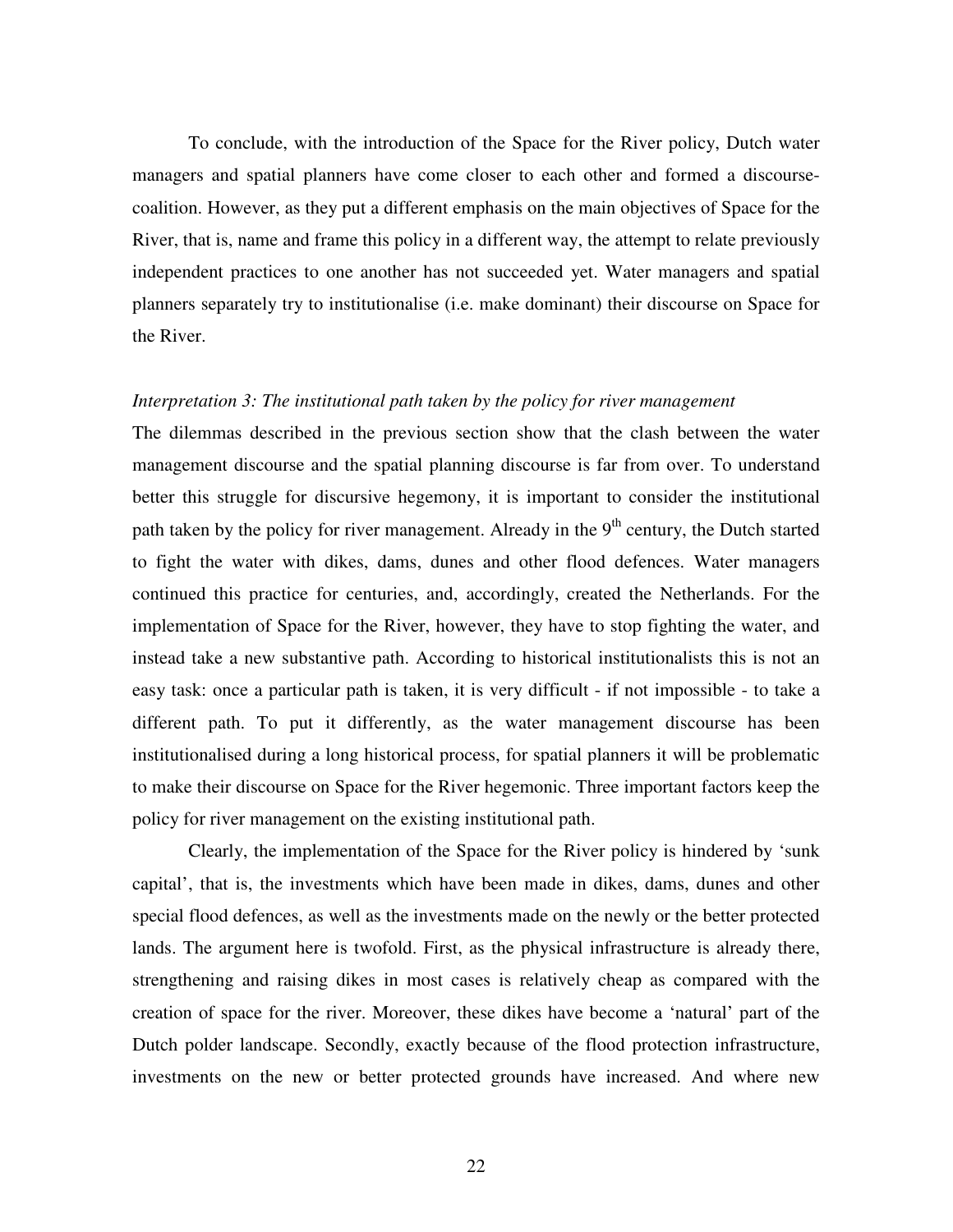investments have been made, there has been a growing demand for higher safety standards (higher dikes). This is a self reinforcing process, which keeps parties on the institutional path of constructing dikes.

Furthermore, there is a large body of expert knowledge and experience about how to fight the water. For centuries, water managers have designed high-tech solutions to prevent flood disasters. They are used to tackling problems by means of technical engineering, based on a rational scientific methodology. Until recently, the national governmental agency *Rijkswaterstaat* was called 'a state within the state', and the water sector was dominated by an epistemic community of Delft civil engineers (Disco 2002; Koot and Dobbinga 2004; Meijerink 2005). Even today, despite several organisational transitions, the Dutch water sector is known for its strong 'esprit de corps' (Dicke 2001). This water management culture has proven to be very successful in protecting the Dutch against sea and river floods in the past centuries. However, *Rijkswaterstaat* has often faced difficulties in adapting to new circumstances, such as an increased environmental awareness and processes of democratisation in Dutch society (Meijerink 2005).

Finally, the existing institutional arrangements (or administrative infrastructure) hinder the choice for a different institutional path. An example is the legally required procedure for large scale infrastructure projects, in Dutch: the 'PKB-procedure'. This procedure supports classical hierarchical decision making aimed at a rational optimisation of policies more than new interactive modes of governance (Deelstra *et al*. 2003; Nooteboom and Teisman 2003), such as the process leading to the 'weighty regional advice' from the Dutch provinces.

In spite of these various sources of institutional inertia, there is no lock-in. External shocks, such as the Rhine and Meuse near river floods in 1993 and 1995, have paved the way for several institutional learning processes. Whereas the rapid implementation of the Delta plan for the main rivers can be interpreted best as a more speedy implementation of policies on the same institutional path, other observations seem to indicate a change of direction of this path as well. First, by requiring the provinces to issue a regional advice, the Ministry has initiated an innovative and interactive policy process. As we have seen, the new parties entering the river policy domain introduced a new policy discourse as well.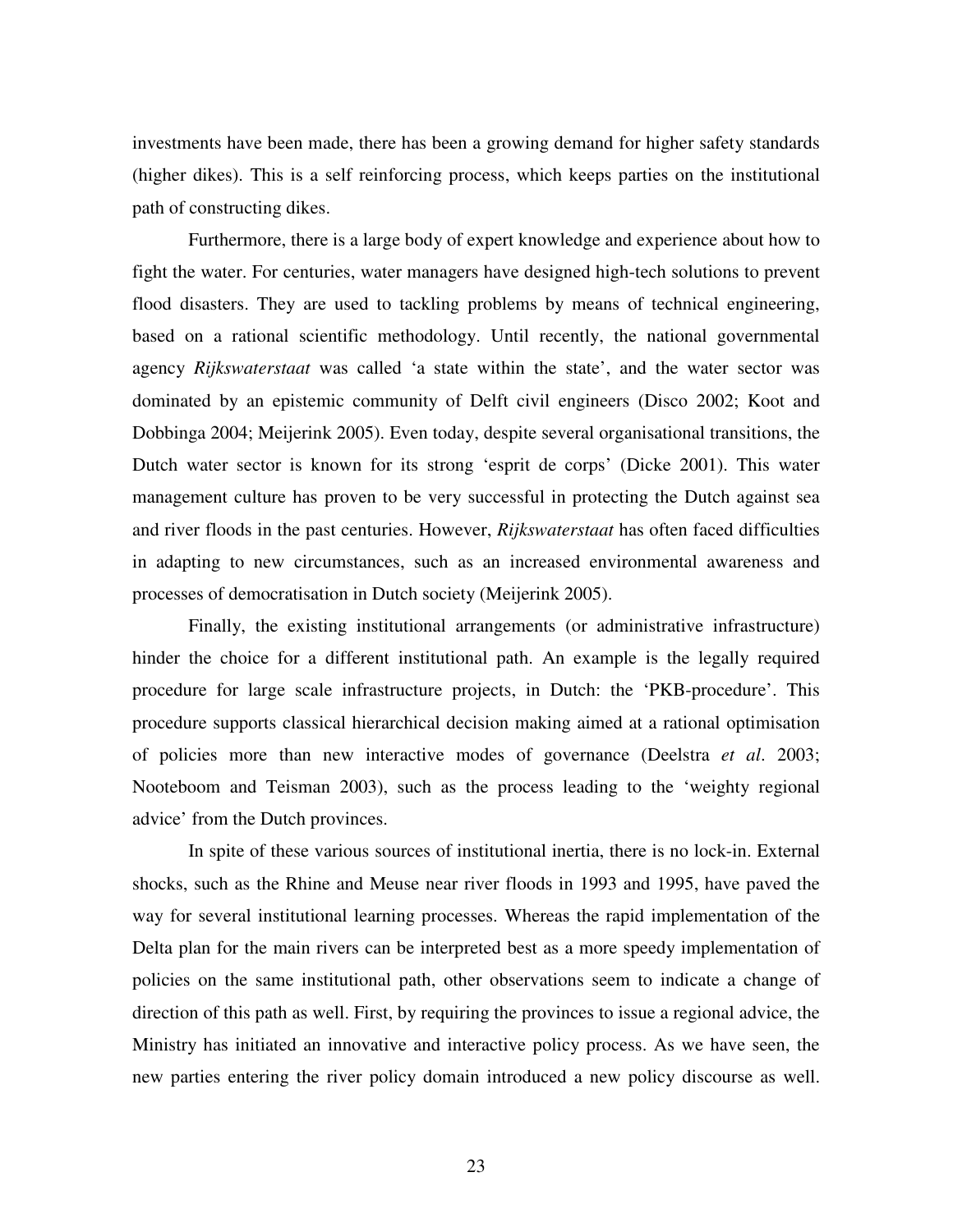Secondly, the draft governmental decision on the Space for the River policy programme, which was taken in April 2005, contains various proposals for creating more space for the river, even though in the short run the measures proposed are more costly than strengthening the existing dikes. Thirdly, water managers are now developing new methods for determining safety standards (Project FLORIS - Flood Risks and Safety in the Netherlands). Whereas in the current approach, safety standards are based on flood frequency, which for the riverine areas should not be more than once every 1,250 years, the 'flood risk approach' also takes into account the potential damage (deaths and damage to real estate) which river floods may cause. It is generally expected that this new approach will replace the 'old' safety standards in the Embankment Act (Wet op de Waterkering) in the near future. In sum, various developments seem to indicate incremental changes in the institutional path which has been followed within the river policy domain in the past centuries. Although it is too early yet to conclude whether these changes signify a critical juncture, practices are changing in the Dutch river policy domain.

### **Conclusion**

The central aim of this paper was to compare three different accounts of policy implementation, and to explore their relative strengths and limitations. Policy Network Analysis (PNA), Discourse Analysis (DA) and Historical Institutionalism (HI) have all contributed to our understanding of the implementation of the Space for the River policy. As we have seen, the three frameworks shed light on different aspects of policy implementation, and hence they produce different accounts of the success and failure of policy implementation.

Policy Network Analysis sheds light on the changing resource dependencies within the river policy domain. These new dependencies explain why there is an urgent need for cooperation between water management agencies, spatial planners, NGOs and the inhabitants of the riverine areas, if they want to improve water safety for these inhabitants. The Ministry of Transport, Public Works and Water Management has recognised this need,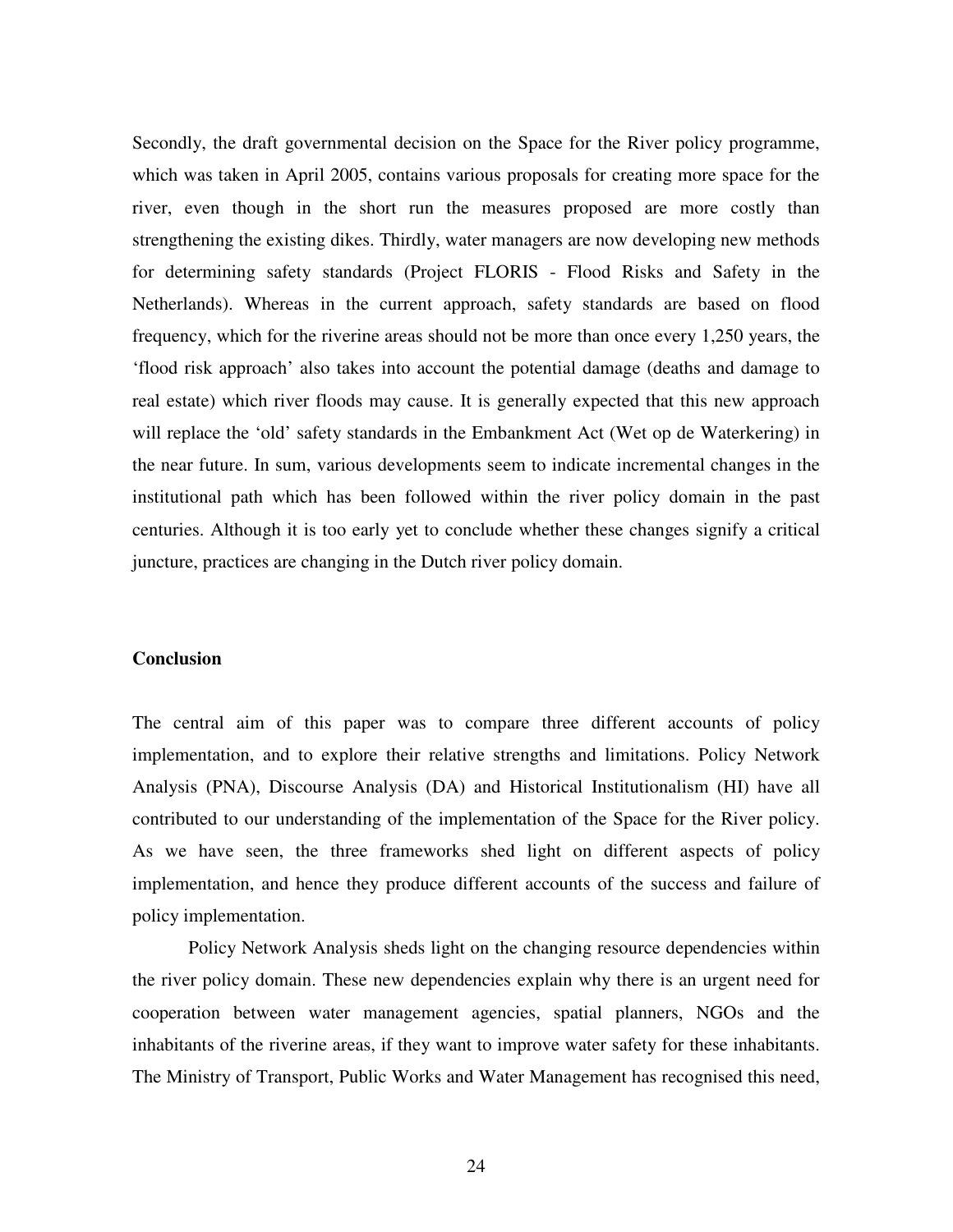and therefore decided to involve new parties in the debate about policy implementation. By requiring the provinces to issue a regional advice, the Ministry tried to manage the increasingly complex networks which are shaped around river issues, and with that tried to increase chances for successful policy implementation. With its focus on resource dependence, however, PNA underexposes the ideational dimension of the policy process. It fails to specify why it is so difficult to realise a consensus between the interdependent actors. Here, both DA and HI offer useful complementary insights.

Unlike PNA, Discourse Analysis pays attention to the naming and framing of the new river policies, and to the formation of discourse-coalitions based on open concepts, metaphors or story-lines. The new story line of 'Space for the River' indicates that a new discourse-coalition is developing within the river policy domain. Exactly because of the competing discursive structures, however, this coalition is still rather weak. Diverse observations indicate that there is an ongoing struggle for discursive hegemony between the water management discourse and the spatial planning discourse on Space for the River, which explains why parties face difficulties in developing shared perceptions of the problems and shared perspectives on the Dutch river landscape. With a focus on resource dependencies and processes of naming and framing respectively, PNA and DA are largely complementary, and together they offer a rather comprehensive account of policy implementation and implementation failure. Still, it has proven to be useful to include another interpretation in our analysis.

Historical Institutionalism points to the path-dependent development of institutions, and explains why it is difficult to choose a different institutional path, that is, to realise a policy innovation. Over the past centuries, the path of development has been to tame the river water by constructing dikes. The creation of more space for the river, therefore, implies the choice for a new path. However, the construction of dikes stimulates new investments on the new and better protected lands, and because of these investments higher safety levels are demanded. This self-reinforcing process makes parties continue the institutional path which was chosen in the past. Other sources of institutional inertia, which we have distinguished, are the available expert knowledge and experience, and existing regulations.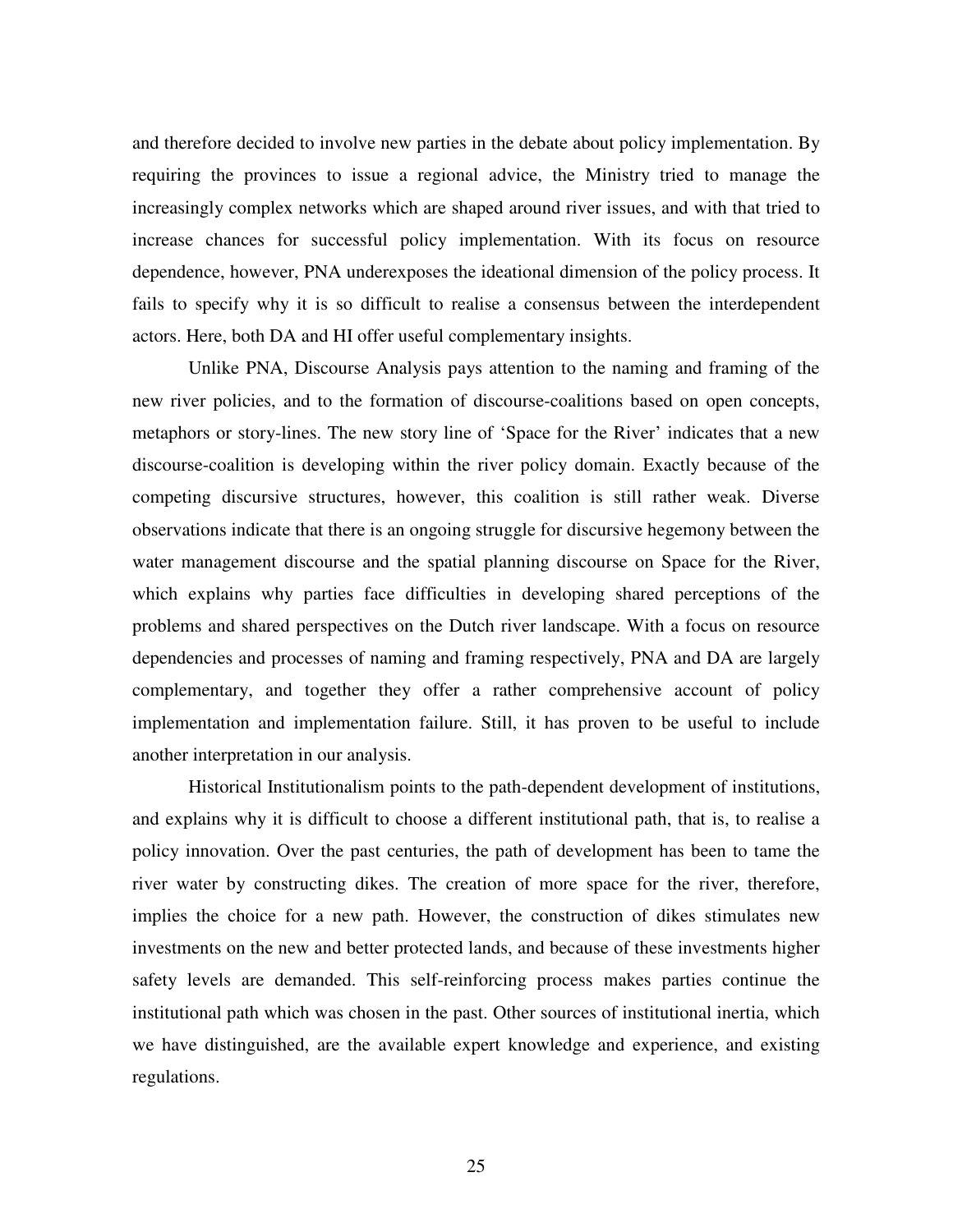The largely complementary insights produced by these frameworks underline the usefulness of multi-model analyses in policy science. Discourse Analysis particularly, by emphasising the naming and framing of policy issues, is a relatively new method in implementation research which may be helpful in understanding some of the complexities of joint implementation efforts. As regards future implementation research, one of the main challenges will be to learn more about how parties actually struggle for discursive hegemony, and how some parties are able to develop new practices, which do not fit the hegemonic and institutionalised discourse. Finally, theories of path dependence are rather successful in explaining continuity or inertia, hence the failure to implement new policy. They do, however, lack a credible account of policy change. Here, our case analysis has demonstrated that both Policy Network Analysis and Discourse Analysis are helpful. It has shown that, in spite of the difficulties involved in changing policy practices, the Ministry of Transport, Public Works has been able to employ new strategies of network management, and that a new discourse-coalition is developing within the river policy domain. Moreover, several concrete plans for creating space for the river have been developed. These observations could be interpreted as an incremental change of institutional path, which in the long run may turn out to be a critical juncture.

#### **Acknowledgements**

This paper is based on research funded by the Netherlands Organisation for Scientific Research, NWO-Loicz. The authors are grateful to Barrie Needham, Henri Goverde and Mark Wiering for their comments upon an earlier draft of this paper.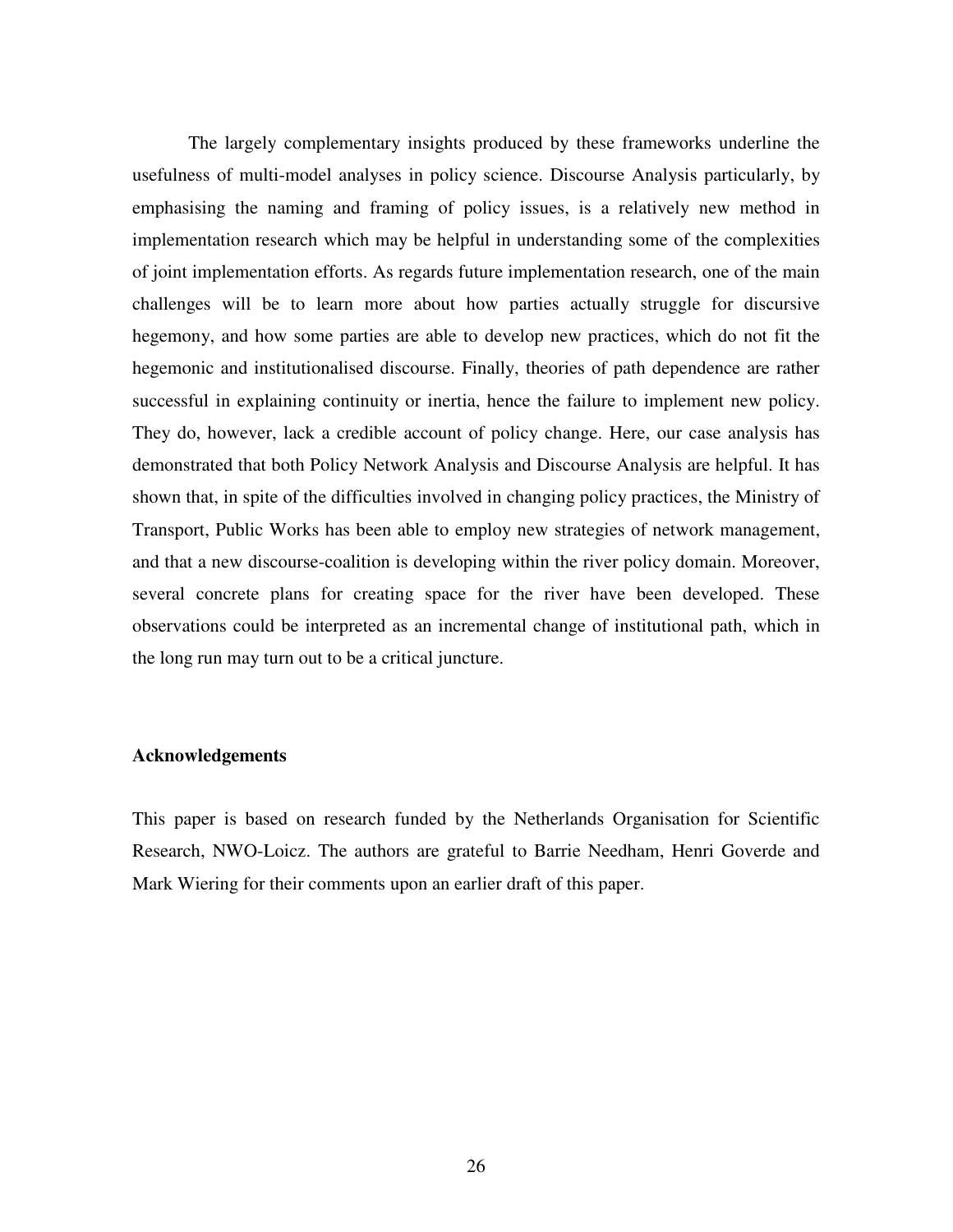#### **References**

Allison, G.T. 1971. *Essence of Decision: Explaining the Cuban Missile Crises*. Boston: Little, Brown and Company.

Barrett, S.M. 2004. 'Implementation Studies: Time for a Revival? Personal Reflections on 20 Years of Implementation Studies', *Public Administration*, 82, 2, 249-262.

Bueren, E.M., E.-H. Klijn and J.F.M. Koppenjan. 2003. 'Dealing with Wicked Problems in Networks: Analyzing an Environmental Debate from a Network Perspective', *Journal of Public Administration Research and Theory*, 13, 2, 193-212.

Commissie Noodoverloopgebieden. 2002. *Gecontroleerd Overstromen: Advies van de Commissie Noodoverloopgebieden*. Den Haag: Commissie Noodoverloopgebieden.

Commissie Waterbeheer 21 e Eeuw. 2000. *Waterbeleid voor de 21 e Eeuw: Geef Water de* Ruimte en de Aandacht die het Verdient. Den Haag: Commissie Waterbeheer 21<sup>e</sup> eeuw.

Deelstra, Y., S.G. Nooteboom, H.R. Kohlmann, J. van den Berg and S. Innanen. 2003. 'Using Knowledge for Decision-making Purposes in the Context of Large Projects in The Netherlands', *Environmental Impact Assessment Review*, 23, 5, 517-541.

deLeon, P. 1998. 'Models of Policy Discourse: Insights versus Prediction', *Policy Studies Journal*, 26, 1, 147-161.

deLeon, P. 1999. 'The Missing Link Revisited: Contemporary Implementation Research', *Policy studies review*, 16, 3-4, 311-338.

Dicke, W. 2001. *Bridges and Watersheds: A Narrative Analysis of Water Management in England, Wales and The Netherlands*. Amsterdam: Aksant Academic Publishers.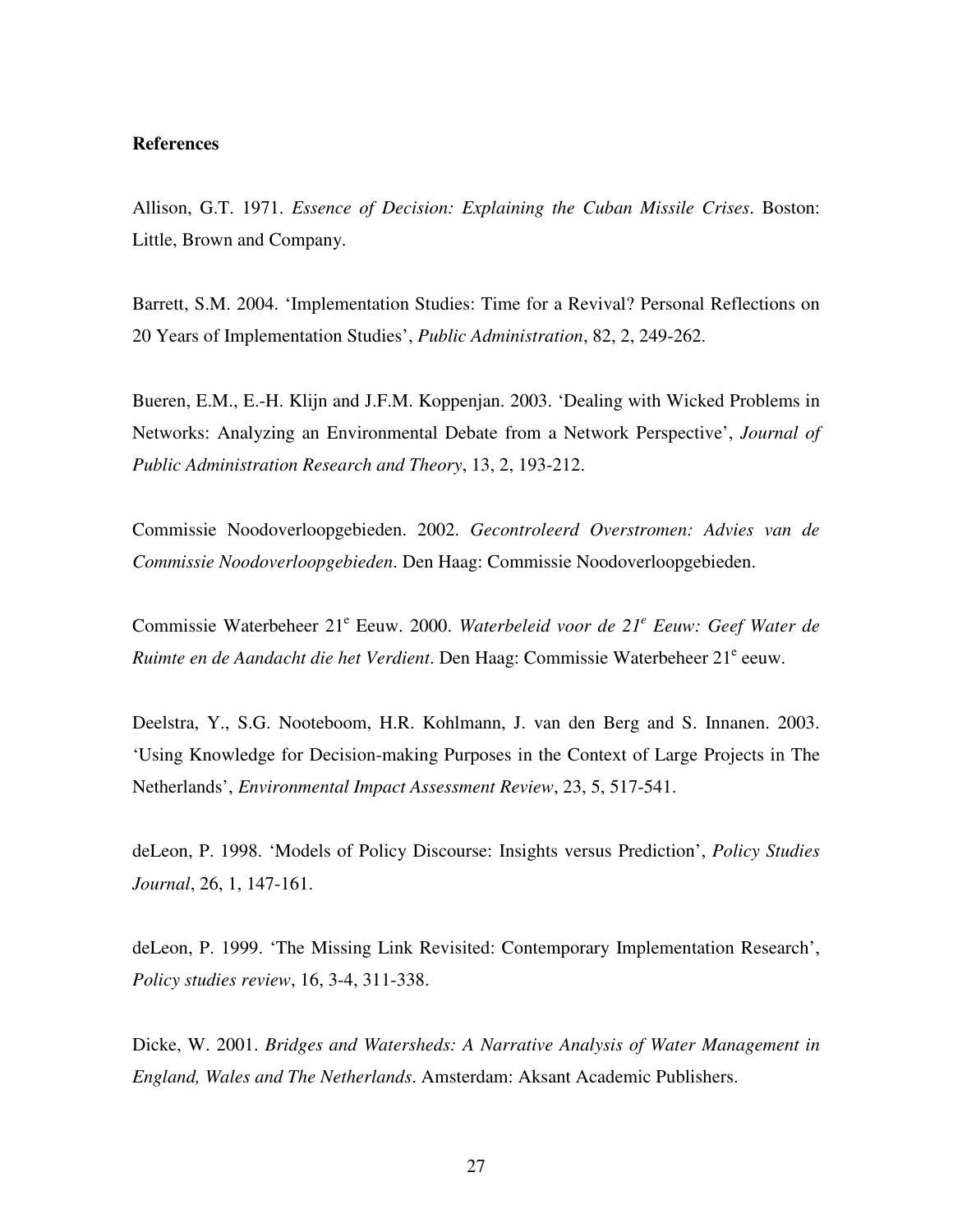Disco, C. 2002. 'Remaking "Nature": The Ecological Turn in Dutch Water Management', *Science, Technology & Human Values,* 27, 2, 206-235.

Gains, F., P.C. John and G. Stoker. 2005. 'Path Dependency and the Reform of English Local Government', *Public Administration*, 83, 1, 25-46.

Goggin, M.L., A.O'M. Bowman, J.P. Lester, and L.J. O'Toole, Jr. 1990. *Implementation Theory and Practice: Towards a Third Generation.* Glenview, IL: Scott, Foresman/ Little, Brown.

Goverde, H. and J. van Tatenhove. 2000. 'Power and Policy Networks', in H. Goverde, P.G. Cerny, M. Haugaard and H. Lentner (eds), *Power in Contemporary Politics: Theories, Practices and Globalizations*. London [etc.]: Sage, pp. 96-111.

Hajer, M.A. 1995. *The Politics of Environmental Discourse: Ecological Modernization and the Policy Process*. Oxford: Oxford University Press.

Hajer, M.A. 2005. 'Coalitions, Practices and, Meaning in Environmental Politics: From Acid Rain to BSE', in D. Howarth and J. Torfing (eds), *Discourse Theory in European Politics: Identity, Policy and Governance*. Basingstoke [etc.]: Palgrave Macmillan, pp. 297- 315.

Hall, P.A. and R.C.R. Taylor. 1996. 'Political Science and the Three New Institutionalisms', *Political Studies*, 44, 5, 936-957.

Hanf, K. and L.J. O'Toole. 1992. 'Revisiting Old Friends: Networks, Implementation Structures and the Management of Inter-organizational Relations', *European Journal of Political Research*, 21, 1-2, 163-180.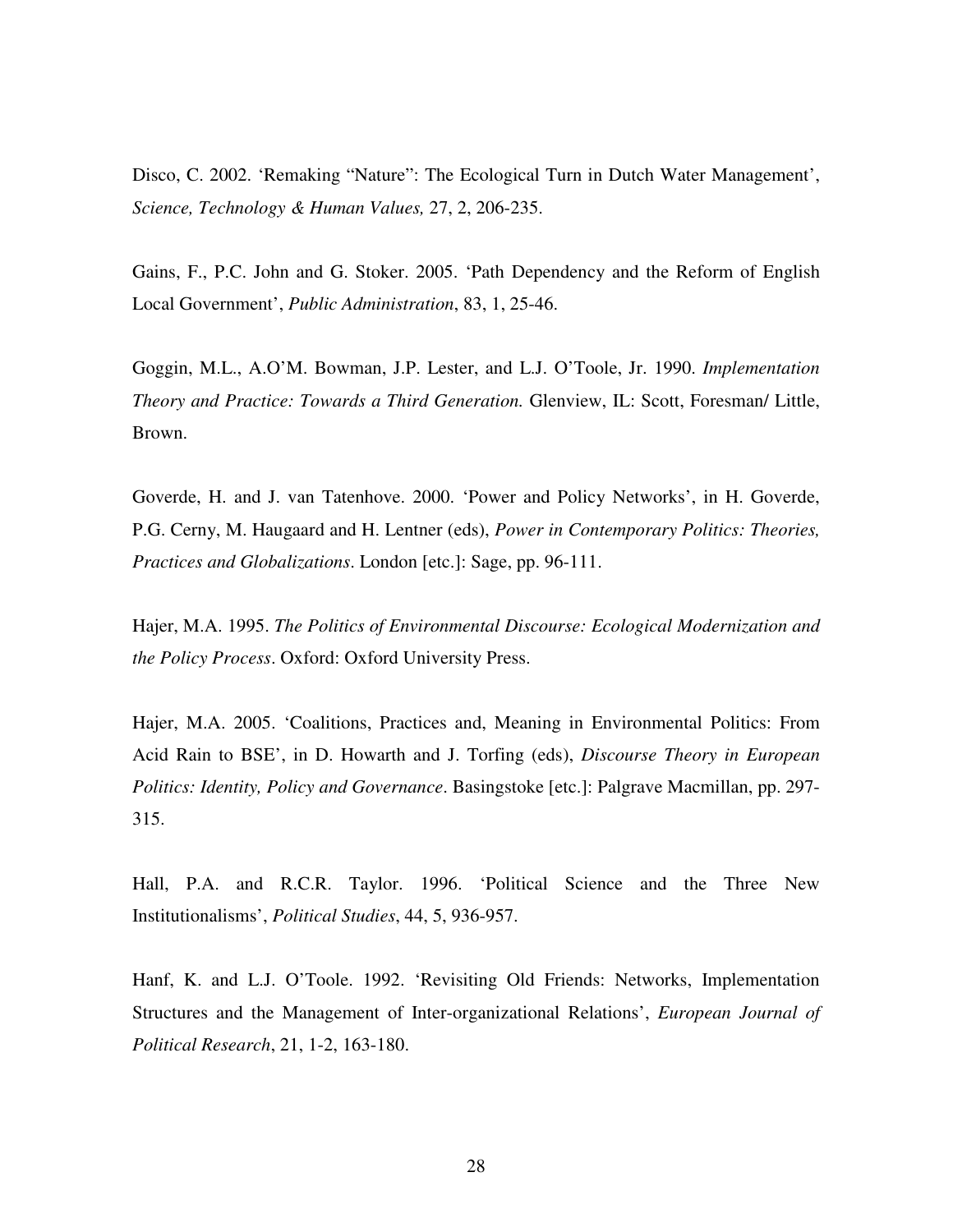Hassard, J. 1991. 'Multiple Paradigms and Organizational Analysis: A Case Study', *Organization studies*, 12, 2, 275-299.

Hill, M. and P. Hupe. 2002. *Implementing Public Policy*. London: Sage.

Hoes, O. 2005. *Risk assessment to quantify the interaction between land use and water management*. Paper presented at the ERSA Congress, Amsterdam , 23-27 August.

Howarth, D. 2000. *Discourse (Concepts in the Social Sciences).* Buckingham/Philadelphia: Open University Press.

Howarth, D. and J. Torfing (eds). 2005. *Discourse Theory in European Politics: Identity, Policy and Governance*. Basingstoke [etc.]: Palgrave Macmillan.

Immink, I. 2005. 'Established and Recent Policy Arrangements for River Management in the Netherlands: An Analysis of Discourses', in B. Tress and G. Tress (eds), *From Landscape Research to Landscape Planning: Aspects of Integration, Education and Application*. Wageningen: Springer, pp. 387-404.

Kay, A. 2005. 'A Critique of the Use of Path Dependency in Policy Studies', *Public Administration*, 83, 3, 553-571.

Kickert, W.J.M., E.-H. Klijn and J.F.M. Koppenjan (eds). 1997. *Managing Complex Networks: Strategies for the Public Sector*. London [etc.]: Sage.

Knill, C. and A. Lenschow. 2001. 'Seek and Ye Shall Find! Linking Different Perspectives on Institutional Change', *Comparative Political Studies*, 34, 2, 187-215.

Koot, W. and E. Dobbinga. 2004. 'Vertraagde Vernieuwing: De Weerbarstigheid van Departementale Culturen', *Bestuurskunde*, 13, 3, 110-118.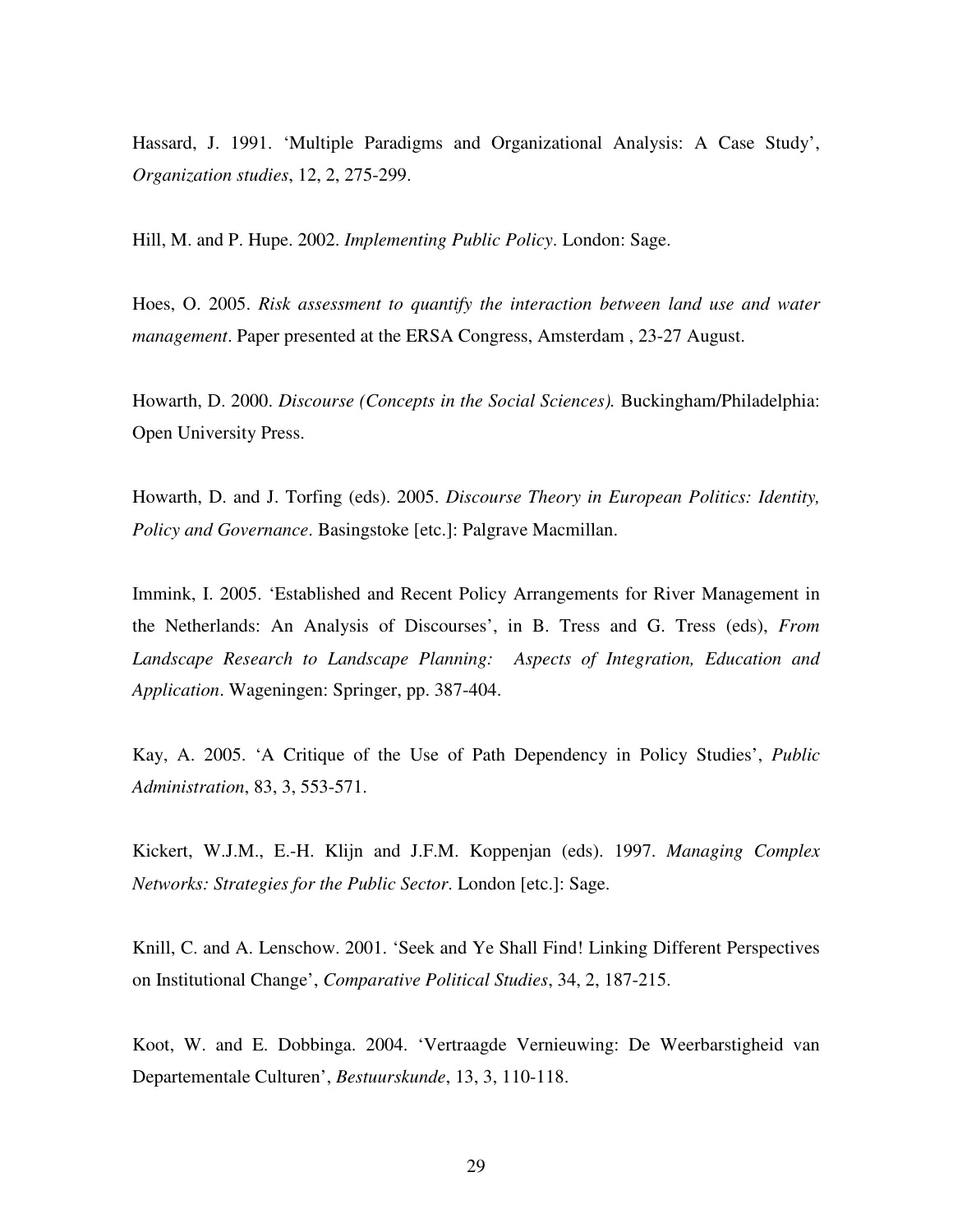March, J.G. and J.P. Olson. 1984. 'The New Institutionalism: Organizational Factors in Political Life', *The American Political Science Review*, 78, 734-749.

Marsh, D. and R.A.W. Rhodes (eds). 1992. *Policy Networks in British Government.* Oxford [etc.]: Oxford University Press.

Marsh, D. 1998. 'The Development of the Policy Network Approach', in D. Marsh (ed), *Comparing policy networks*. Buckingham [etc.]: Open University Press, pp. 3-17.

Meijerink, S.V. 2004. 'Rivierbeheer als Leerproces: Een Tussentijdse Evaluatie van het Procesontwerp voor de PKB Ruimte voor de Rivier', *Bestuurswetenschappen*, 58, 5, 406- 427.

Meijerink, S.V. 2005. 'Understanding Policy Stability and Change: The Interplay of Advocacy Coalitions and Epistemic Communities, Windows of Opportunity, and Dutch Coastal Flooding Policy 1945-2003', *Journal of European Public Policy*, 12,6, 1060-1077.

Ministerie van Verkeer en Waterstaat, Directoraat-Generaal Rijkswaterstaat. 2000a. *Anders Omgaan met Water: Waterbeleid in de 21 e Eeuw*. Den Haag: Ministerie van Verkeer en Waterstaat.

Ministerie van Verkeer en Waterstaat, Directoraat-Generaal Rijkswaterstaat. 2000b. *Ruimte voor de Rivier*. Den Haag: Ministerie van Verkeer en Waterstaat.

Ministerie van Verkeer en Waterstaat, Ministerie van Volkshuisvesting, Ruimtelijke Ordening en Milieubeheer and Ministerie van Landbouw, Natuurbeheer en Visserij. 2002. *Startnotie MER in het kader van de PKB-procedure Ruimte voor de Rivier*. Den Haag.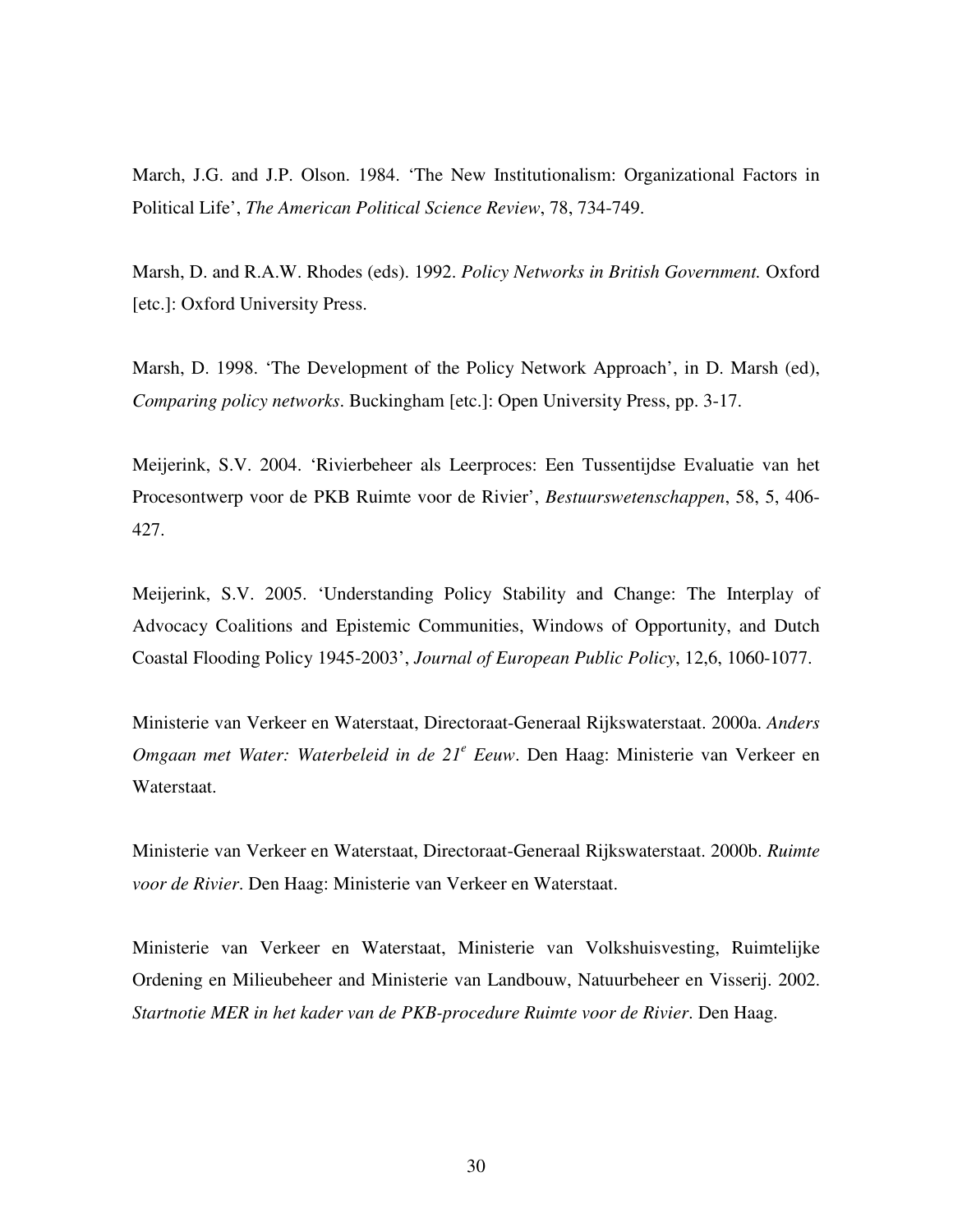Ministerie van Verkeer en Waterstaat, Ministerie van Volkshuisvesting, Ruimtelijke Ordening en Milieubeheer and Ministerie van Landbouw, Natuur en Voedselkwaliteit. 2005. *PKB Deel 1 Ruimte voor de Rivier*. Den Haag.

Ministerie van Volkshuisvesting, Ruimtelijke Ordening en Milieubeheer. 2001. *Ruimte Maken, Ruimte Delen. Vijfde Nota over de Ruimtelijke Ordening 2000/2020*. Den Haag: SDU Uitgeverij.

Ministerie van Volkshuisvesting, Ruimtelijke Ordening en Milieubeheer. 2004. *Nota Ruimte: Ruimte voor Ontwikkeling*. Den Haag: SDU Uitgeverij.

Needham, B. and E. Louw. Forthcoming. 'Institutional Economics and Policies for Changing Land Markets: The Case of Industrial Estates in the Netherlands', *Journal of Property Research*.

Nooteboom, S. and G. Teisman. 2003. 'Sustainable Development: Impact Assessment in the Age of Networking', *Journal of Environmental Policy & Planning*, 5, 3, 285-309.

North, D. 1990. *Institutions, Institutional Change and Economic Performance*. Cambridge: Cambridge University Press.

O'Toole, L.J. 1997. 'Implementing Public Innovations in Network Settings', *Administration & Society*, 29, 2, 115-138.

O'Toole, L.J. 2000. 'Research on Policy Implementation: Assessment and Prospects', *Journal of Public Administration Research and Theory*, 10, 2, 263-288.

O'Toole, L.J. 2004. 'The Theory-Practice Issue in Policy Implementation Research', *Public Administration*, 82, 2, 309-329.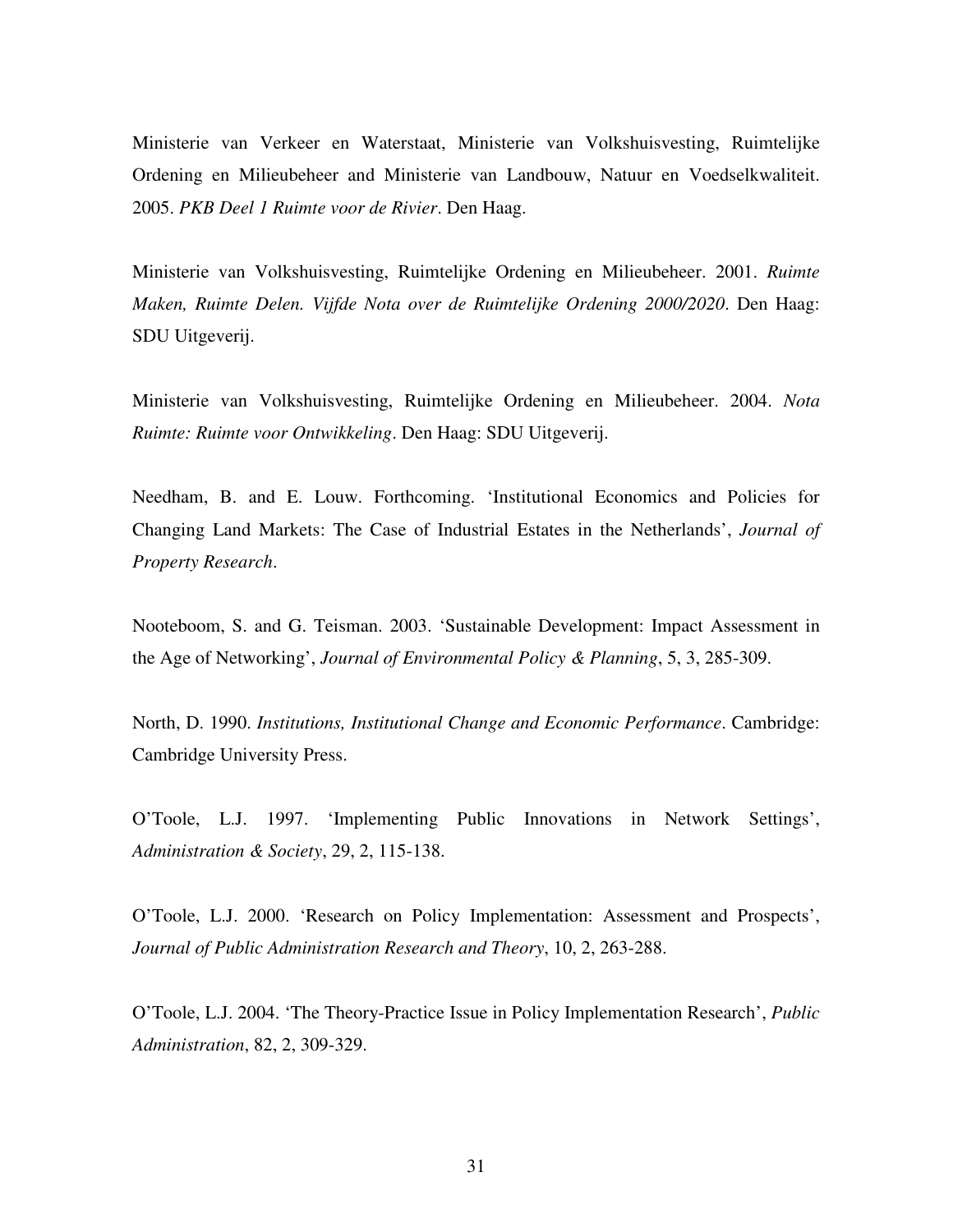Pierson, P. 2000. 'Increasing Returns, Path Dependence, and the Study of Politics', *American Political Science Review* 94, 2, 251-267.

Schofield, J. and C. Sausman. 2004. 'Symposium Implementing Public Policy: Learning from Theory and Practice. Introduction', *Public Administration*, 82, 2, 235-248.

Stuurgroep Bovenrivieren and Stuurgroep Benedenrivieren. 2005. *Regioadvies. Nederlands Rivierengebied: Toekomstig Veilig en Aantrekkelijk*. Den Haag.

Torfing, J. 1999. *New Theories of Discourse: Laclau, Mouffe and Žižek.* Oxford: Blackwell Publishers.

Torfing, J. 2005. 'Discourse Theory: Achievements, Arguments, and Challenges', in D. Howarth and J. Torfing (eds), *Discourse Theory in European Politics: Identity, Policy and Governance*. Basingstoke [etc.]: Palgrave Macmillan, pp. 1-32.

Van den Brink, M. and T. Metze (eds). Forthcoming 2006. *Words Matter in Policy and Planning: Discourse Theory and Method in the Social Sciences*. Amsterdam/Utrecht: Nederlandse Geografische Studies (NGS).

Van Hemert, M. 1999. 'Ruimte voor de Ingenieur: Rivierbeheer in Nederland eind jaren negentig', *Kennis en Methode*, 23, 361-387.

Wetherell, M., S. Taylor and S.J. Yates (eds). 2001a. *Discourse Theory and Practice: A Reader*. London [etc.]: Sage.

Wetherell, M., S. Taylor and S.J. Yates (eds). 2001b. *Discourse as Data: A Guide for Analysis*. London [etc.]: Sage.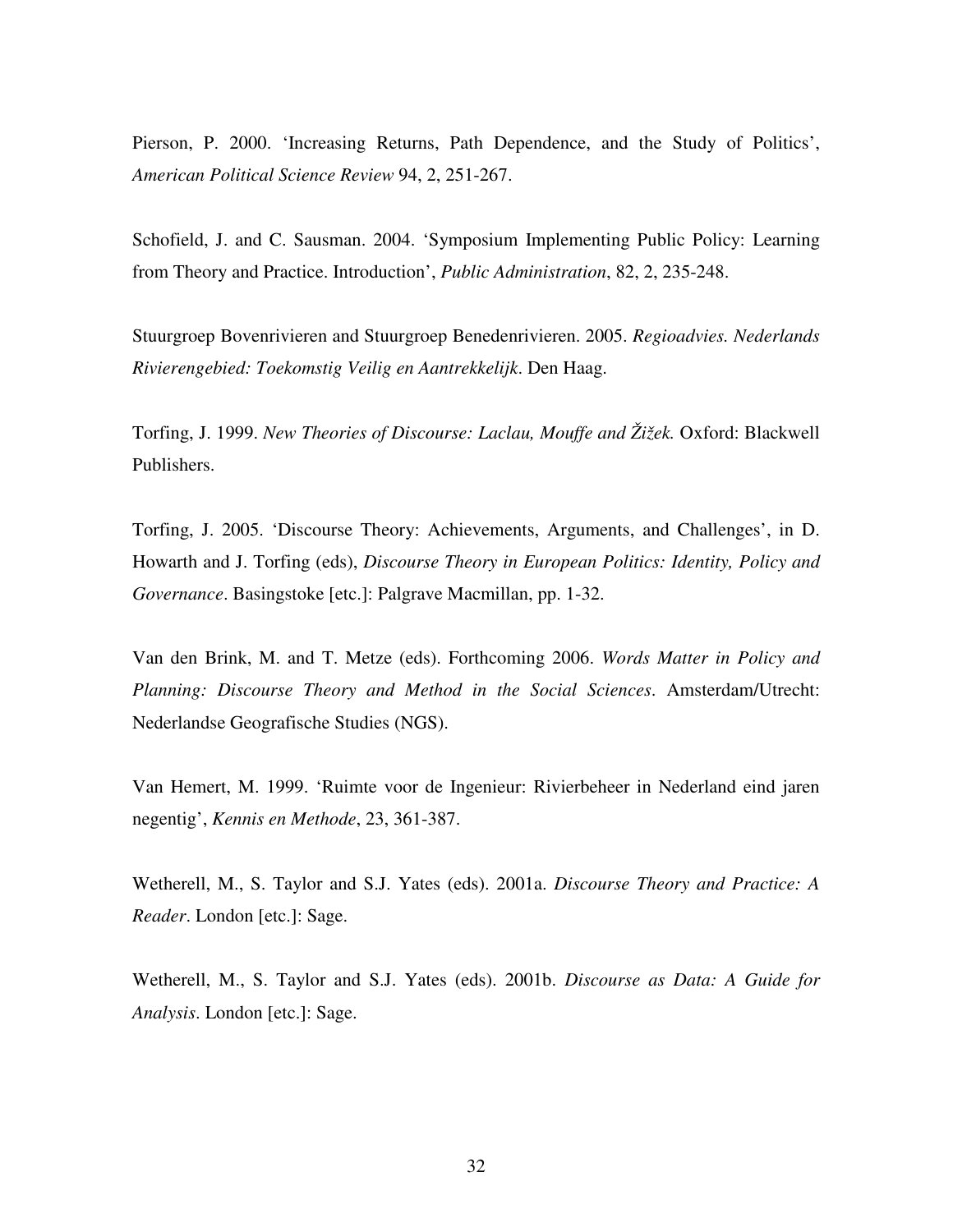Wiering, M.A. and P.J. Driessen. 2001. 'Beyond the Art of Diking: Interactive Policy on River Management in The Netherlands', *Water Policy*, 4, 283-296.

Wiering, M.A. and I. Immink. Forthcoming. 'Interactions between Water Management and Spatial Planning: A Policy Arrangements Perspective', *Environment & Planning C*.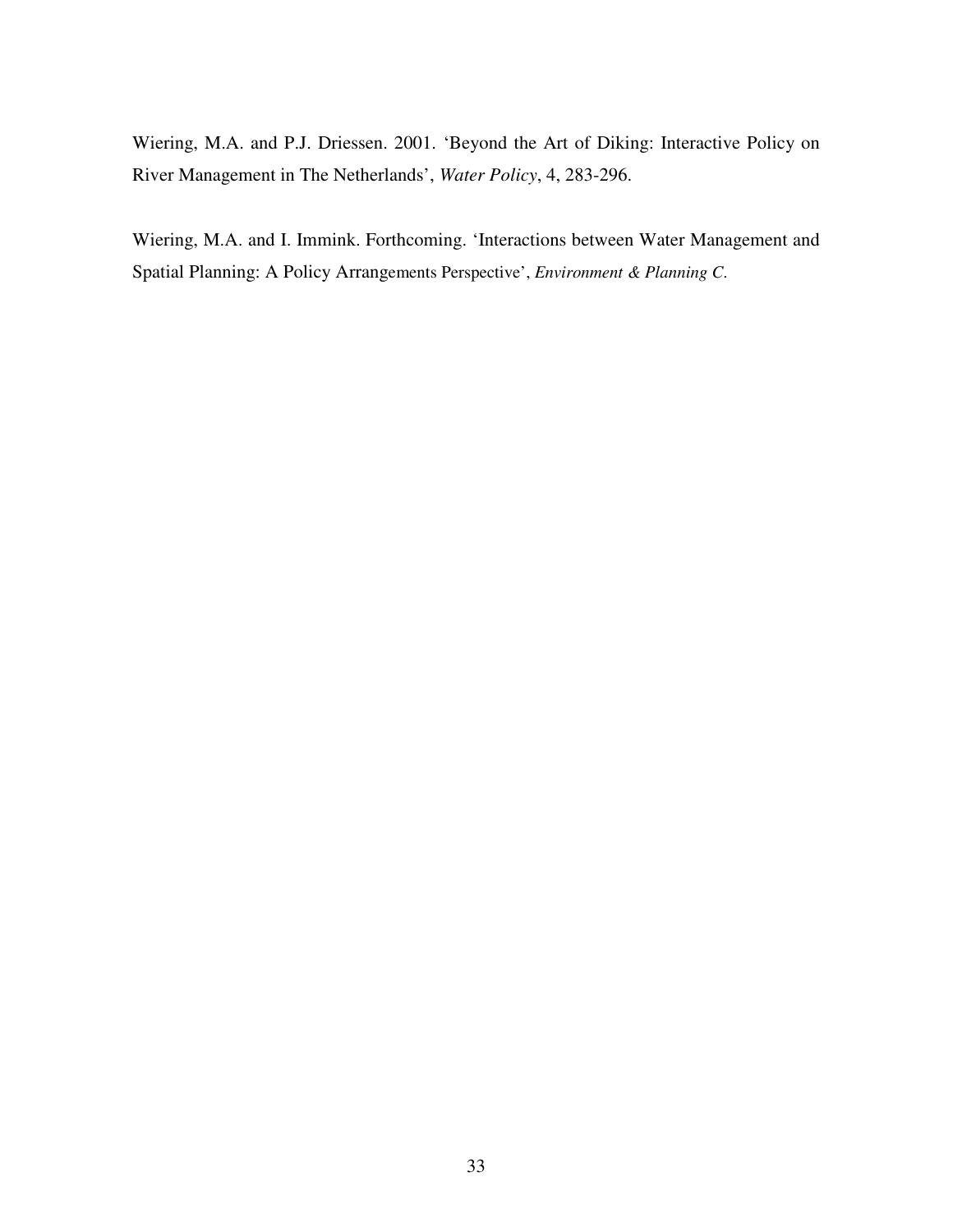# **The following titles have recently appeared in the series:**

# *2003*

| 2003/01 | Marisha Maas: Migrant Wage Workers and Migrant Entrepeneurs Affecting          |
|---------|--------------------------------------------------------------------------------|
|         | their Region of Origin.                                                        |
| 2003/02 | Peter Vaessen: Organization structure, networks and the conception of          |
|         | potential spin-offs.                                                           |
| 2003/03 | Olivier Kramsch: <i>Postcolonial Ghosts in the Machine of European</i>         |
|         | Transboundary Regionalism.                                                     |
| 2003/04 | Arnoud Lagendijk: 'Global lifeworlds' versus 'local systemworlds' : how flying |
|         | winemakers produce global wines in interconnected locals.                      |
| 2003/05 | Martin van der Velde & Henk van Houtum: The threshold of indifference;         |
|         | rethinking the power of immobility in explaining crossborder labour mobility.  |
| 2003/06 | Andreas Faludi: Territorial Cohesion: Old (French) Wine in New Bottles?        |
| 2003/07 | Edwin Buitelaar: How to coordinate changes in land use? A performance          |
|         | analysis of user rights in the Netherlands and England.                        |
| 2003/08 | Raffael Argiolu: ICT-based innovation of transport: the links with spatial     |
|         |                                                                                |
|         | development.                                                                   |
| 2003/09 | Wouter Jacobs: Property Regimes in Territorial Competition.                    |
| 2003/10 | Justus Uitermark: The multi-scalar origins of urban policy: towards a          |
|         | policygenetic approach.                                                        |
| 2003/11 | Roos Pijpers: Bordering migration: Socio-spatial bordering processes of        |
|         | labour migration in an enlarging European Union.                               |
| 2003/12 | Bas Arts: Verslag ISEG Heidagen; Soeterbeeck, Ravenstein, 28 en 29             |
|         | augustus.                                                                      |
|         |                                                                                |

# *2004*

| 2004/01 | Olivier Kramsch: On the "Pirate Frontier": Re-Conceptualizing the Space of<br>Ocean Governance in Light of the Prestige Disaster.                                                |
|---------|----------------------------------------------------------------------------------------------------------------------------------------------------------------------------------|
| 2004/02 | Elmar Willems: Envirronmental Sociology and the Risk Debate: Insights from<br>the Brazilian and British Biotechnology Controversy.                                               |
| 2004/03 | Andreas Faludi: Territorial Cohesion: A Polycentric Process for a Polycentric<br>Europe.                                                                                         |
| 2004/04 | Justus Uitermark, Ugo Rossi, Henk van Houtum: Urban citizenship and the<br>negotiation of ethnic diversity: an inquiry intto actually existing<br>multiculturalism in Amsterdam. |
| 2004/05 | Edwin Buitelaar, Wouter Jacobs & Arnoud Lagendijk: <i>Institutional change in</i><br>spatial governance. Illustrated by Dutch city-regions and Dutch land policy.                |
| 2004/06 | Roos Pijpers, "Help! The Poles are Coming". (narrating a contemporary<br>moral panic).                                                                                           |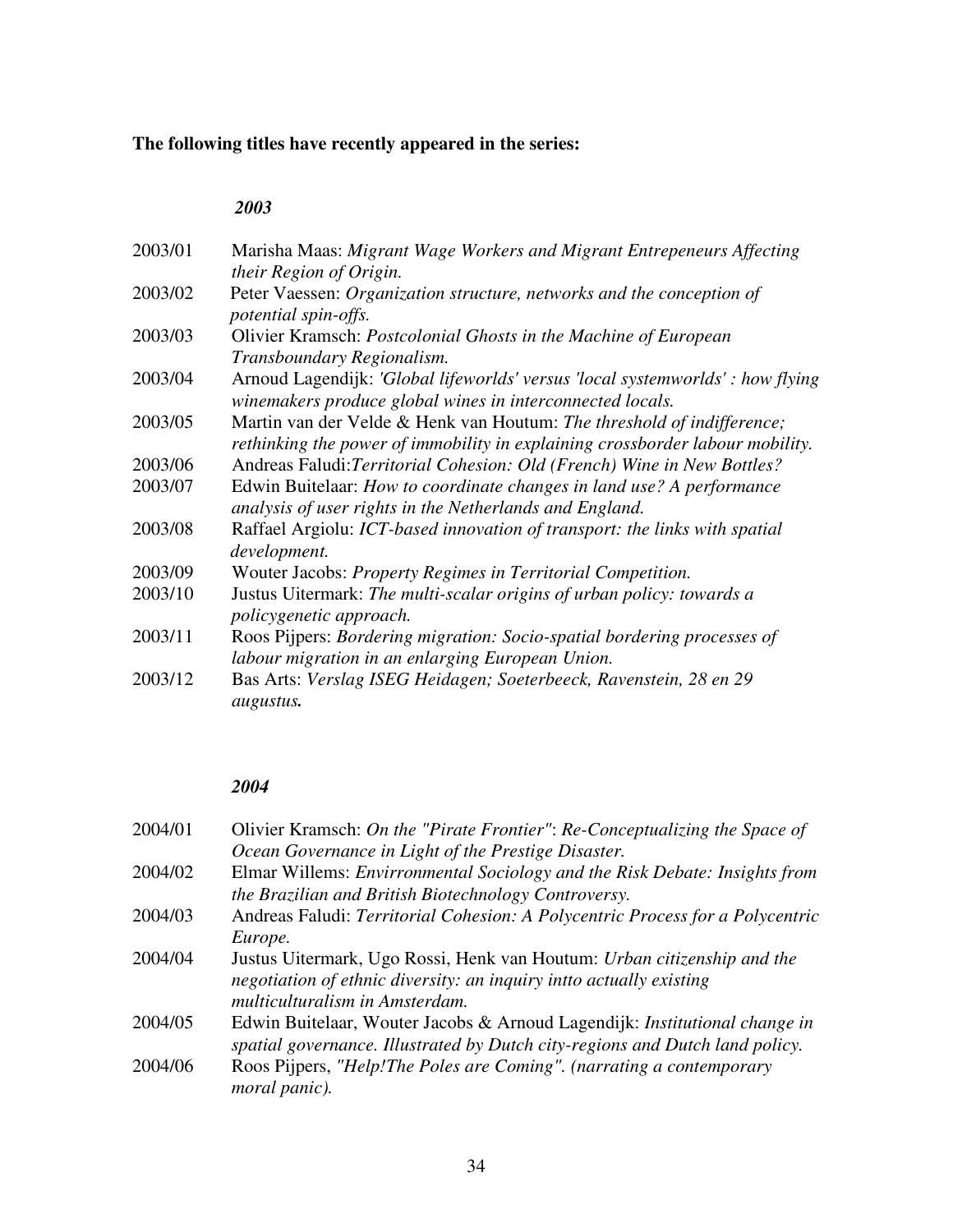| 2004/07 | Olivier Kramsch, Roos Pijpers, Roald Plug en Henk van Houtum: Research<br>on the Policy of the European Commission Towards the Re-bordering of the   |
|---------|------------------------------------------------------------------------------------------------------------------------------------------------------|
|         | European Union. Exlinea Project Study Report.                                                                                                        |
| 2004/08 | Marisha Maas: Filipino entreneurship in the Netherlands. Male and female                                                                             |
|         | business activity compared.                                                                                                                          |
| 2004/09 | Raffael Argiolu, Rob van der Heijden, Vincent Marchau:                                                                                               |
|         | ITS policy strategies for urban regions: a creative exploration.                                                                                     |
| 2004/11 | Henry Goverde: US hegemony and the new European divide:                                                                                              |
|         | The power of compex territorial governance.                                                                                                          |
| 2004/12 | Barry Needham: The new Dutch spatial planning act. Continuity and change<br>in the way in which the Dutch regulate the practice of spatial planning. |
| 2004/13 | Wouter Jacobs: Institutional Regimes and Territorial Competition: The Case<br>of the Port of Rotterdam.                                              |

# *2005*

| 2005/01 | Edwin Buitelaar & Raffael Argiolu: ITS and the Privatisation of Road       |
|---------|----------------------------------------------------------------------------|
|         | Infrastructure. A Property Rights Approach to a 'Public' Good.             |
| 2005/02 | Sander V. Meijerink: Understanding policy stability and change. The        |
|         | interplay of advocacy coalitions and epistemic communities, windows of     |
|         | opportunity, and Dutch coastal flooding policy 1945-2003.                  |
| 2005/03 | George de Kam: Social enterprise in the Dutch property market.             |
| 2005/04 | Barrie Needham: International Seminar on Legislation and Urban             |
|         | Management.                                                                |
| 2005/05 | Martin van der Velde & Szymon Marcinczak: From Iron Curtain to Paper       |
|         | Wall: The influence of border-regimes on regional economies and societies. |
|         | The life, death and resurrection of the bazaars in the Łódź-region.        |
|         |                                                                            |

# *2006*

| 2006/01 | Bas Hendrikx: Working on Institutional Discursive Dynamics. Ideas and |
|---------|-----------------------------------------------------------------------|
|         | <i>Practices within GaP.</i>                                          |

2006/02 Margo van den Brink & Sander Meijerink: *Implementing policy innovations. Resource dependence, struggle for discursive hegemony and institutional inertia in the Dutch river policy domain.*